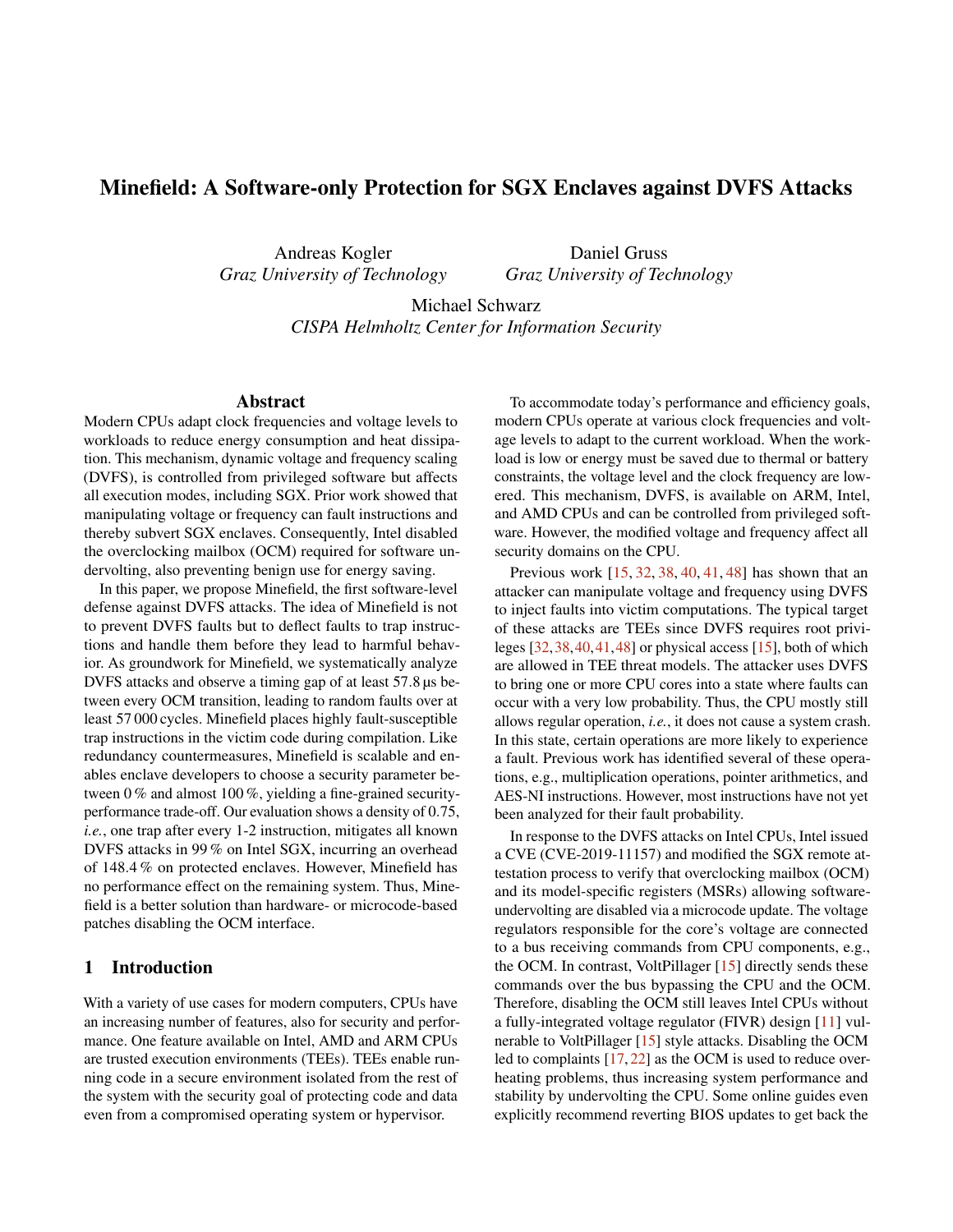undervolting feature, breaking the ability to run SGX enclaves securely on these machines [\[17\]](#page-14-3). Disabling undervolting only if SGX is enabled impacts the entire system performance and stability if enclaves are used and is thus also not a desirable tradeoff. Selectively disabling undervolting while an enclave is active requires complex microcode changes, as the CPU has to ensure stable voltage levels on any reentry of the enclave. While it is unclear whether this is even possible with a microcode update, we also expect a high impact on the performance of enclaves.

In this paper, we propose the first software-level defense that probabilistically protects secure enclaves against all known DVFS attacks. As an empirical foundation for our defense, we systematically analyze DVFS attacks and categorize them based on the type of fault and its properties (e.g., spatial granularity, temporal granularity, and reproducibility). As part of our empirical analysis, we develop a framework to scan the x86 instruction set for DVFS fault susceptibility. Our analysis of the instructions with the highest fault probability confirms the implicit assumption from previous works that multiplications are most susceptible to faults. Hence, we rely on this instruction for our fault-deflection mechanism. We also analyze the temporal constraints and observe a timing gap of at least 57.8 µs between transitions from one voltage level to another. With the resulting weak control over the temporal fault location, state-of-the-art attacks have to repeat the victim operation millions of times [\[32,](#page-14-1) [38,](#page-15-0) [40,](#page-15-1) [41\]](#page-15-2). Currently, an attacker cannot precisely predict when and where during these operations the fault occurs.

Our defense, Minefield is a pure software-level defense implemented as a compiler extension. The basic idea of Minefield is not to prevent DVFS faults but to deflect them into trap instructions that are placed in the victim code during compilation, so that they cannot be weaponized anymore. The number of trap instructions scales as a security parameter from 0 % to almost amount for 100 % of the code base, yielding a fine-grained security-performance trade-off. Note that a security parameter of 100 % would refer to a program that consists only of trap instructions and no other instructions. Our evaluation shows that a trap density of 0.5, *i.e.*, one trap after every second instruction, mitigates the known DVFS attacks on Intel CPUs, namely Plundervolt [\[38\]](#page-15-0), V0ltpwn [\[32\]](#page-14-1), Voltjockey [\[41\]](#page-15-2), and VoltPillager [\[15\]](#page-14-0). More specifically, in an attack on *mbedTLS* RSA-4096, a trap density of 2 mitigates more than 99 % of all attack attempts. Thus, Minefield is a viable defense against DVFS attacks on Intel SGX enclaves.

We carefully evaluate the performance impact on SGX enclaves with different Minefield security levels. Both runtime and memory overhead for the enclave scale up with the chosen security level. For a trap density of 0.75, which mitigates the known DVFS attacks in more than 99 % of the cases, Minefield incurs an overhead of 148.4 % on protected SGX enclaves on average. However, in some configurations Minefield even outperforms RSA redundancy protections, and the performance of normal-world applications remains entirely unaffected. Thus, Minefield is a better-suited mitigation against DVFS attacks on SGX enclaves than hardwareor microcode-based patches that disable the OCM entirely and also considers hardware-based undervolting attacks like VoltPillager [\[15\]](#page-14-0).

While our evaluation focuses on Intel CPUs, we argue that the approach is applicable to ARM and AMD CPUs. Hence, Minefield can also be extended to prevent DVFS attacks on ARM TrustZone [\[48\]](#page-15-3) and AMD SEV.

Contributions. The contributions of this work are:

- 1. We present a novel framework to systematically analyze the effects of DVFS faults on the entire x86 instruction set.
- 2. We propose a compiler extension Minefield, the first software-level defense against all known DVFS attacks.
- 3. We analyze different security levels and show that known DVFS attacks can be mitigated in 99 % of cases.
- 4. We evaluate the performance overheads of Minefield and show that the runtime overhead for SGX enclaves is below 150 % while mitigating 99 % of attacks.

Outline. Section [2](#page-1-0) provides background, and Section [3](#page-2-0) our threat model. Section [4](#page-2-1) presents the high-level overview and poses research questions for Section [5.](#page-3-0) Section [6](#page-6-0) details our implementation. Section [7](#page-8-0) evaluates the security and perfor-mance. Section [8](#page-12-0) discusses limitations. Section [9](#page-13-0) concludes.

## <span id="page-1-0"></span>2 Background

In this section, we provide background on Intel SGX and DVFS, the mechanism behind the attacks we mitigate.

# 2.1 Intel SGX

Intel Software Guard Extension (SGX) [\[16,](#page-14-5) [27\]](#page-14-6) is a trusted execution environment (TEE). To protect code and data on an untrusted system, an application is split into an untrusted and a trusted part, which is executed within a so-called SGX enclave. The enclave's execution state and memory cannot be accessed from other processes or the operating system. In the SGX threat model, only the CPU is trusted. Enclave memory is encrypted and integrity-protected in DRAM in a dedicated region called Enclave Page Cache (EPC), mitigating certain software-level and physical attacks. Thus, SGX even protects enclaves on systems compromised in software or hardware.

While these protections apply for the enclave's execution state (e.g., register values) and memory contents, scheduling, and page-table management are still performed by the untrusted operating system. Memory-safety violations [\[35\]](#page-15-4), race conditions [\[50\]](#page-15-5), or side channels [\[7,](#page-13-1) [45\]](#page-15-6) can still lead to exploitation. Controlled-channel attacks [\[51\]](#page-15-7), abuse, e.g., page-table entries or the APIC timer interrupt to precisely control the execution flow of a victim application [\[10,](#page-14-7) [43,](#page-15-8) [51\]](#page-15-7). Transient-execution attacks, e.g., Foreshadow [\[9\]](#page-13-2), ZombieLoad [\[44\]](#page-15-9), can precisely leak information from enclaves.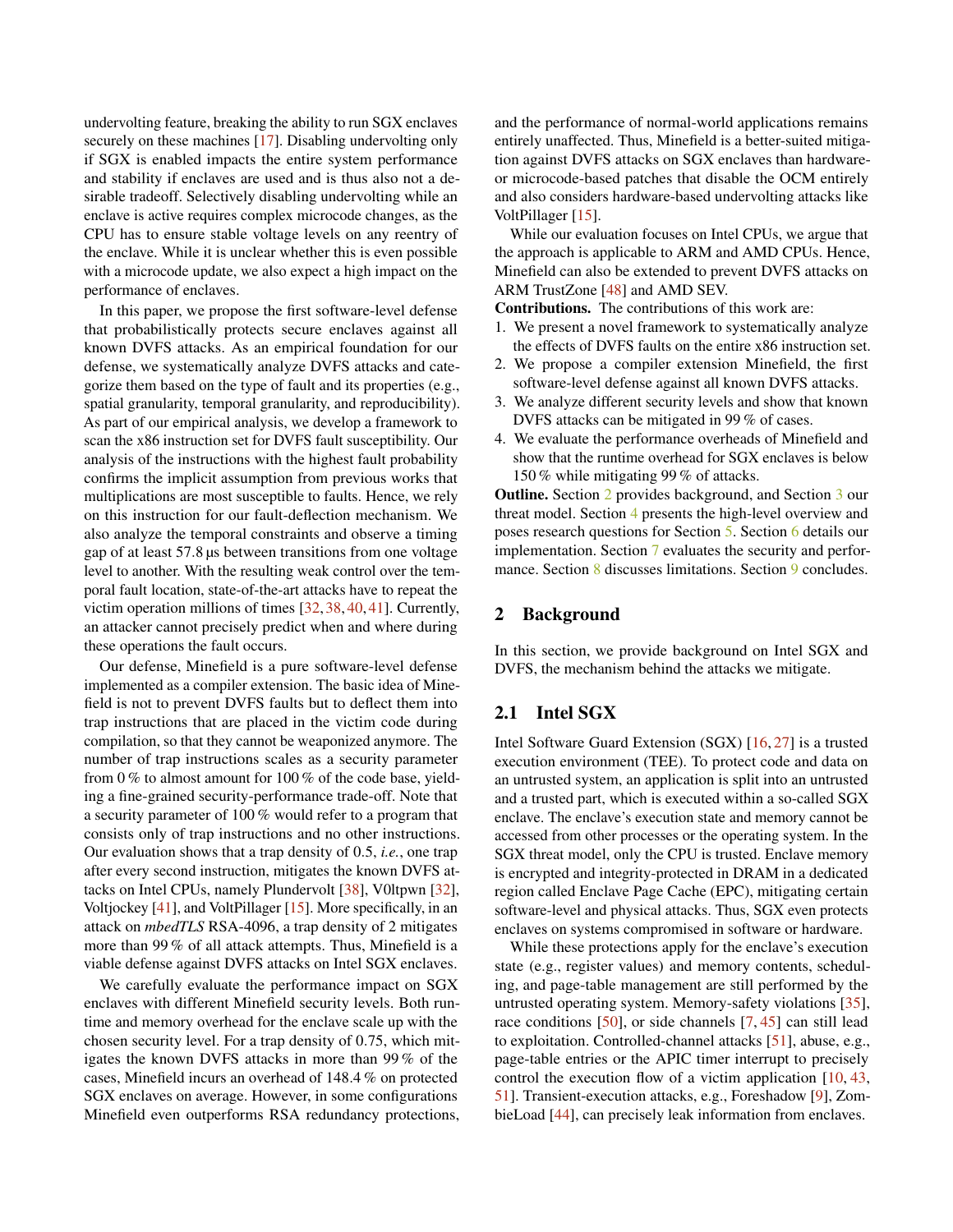## 2.2 Power Management (DVFS)

Modern CPUs in smartphones, laptops, and servers, have different energy requirements. Especially mobile devices require constant energy balancing. Operating systems try to maximize the battery runtime while still providing sufficient computing power to handle the user's tasks. For dynamic adaption to the user's needs, modern CPUs implement Dynamic Voltage and Frequency Scaling (DVFS). DVFS allows changing the voltage and frequency from privileged software via modelspecific registers (MSR) [\[27\]](#page-14-6). However, the overclocking mailbox (OCM) interface allows to change the alignment between voltage and frequency, e.g., reduce the operating voltage at a specific frequency.

Undervolting and overclocking have become important to personal computer owners, especially for gaming computers (overclocking) and laptops (undervolting). While system stability has always been a concern in these communities, only recently researchers discovered that these interfaces can be abused for attacks. The first DVFS-based fault attack [\[48\]](#page-15-3) overclocked an ARM CPU, leading to fault injection in the TrustZone trusted execution environment. More recently, several works have explored undervolting as a means to inject faults into the Intel SGX trusted execution environment [\[15,](#page-14-0) [32,](#page-14-1) [38,](#page-15-0) [41\]](#page-15-2). These works have in common that they modify the operating voltage during the execution of critical instructions leading to a computational error propagating into the result of these instructions. These faulty results lead to incorrect behavior inside a (correct and bug-free) program. These results then lead to exposure of secret data from enclaves, e.g., by faulting index calculations of array accesses. Faulty results can also occur within cryptographic primitives, e.g., enabling differential cryptoanalysis on AES-NI.

The main difference between previous works is the way the operating voltage is changed. VoltJockey [\[41\]](#page-15-2), V0ltpwn [\[32\]](#page-14-1), and Plundervolt [\[38\]](#page-15-0) assume the SGX threat model and use privileged access to the OCM. These attacks can be mounted purely from software and only require access to the OCM MSR. VoltPillager [\[15\]](#page-14-0), on the other hand, uses additional hardware to send messages directly to the voltage regulator unit on the mainboard. Hence, currently, there is no software mitigation against it, leaving SGX enclaves unprotected.

## <span id="page-2-0"></span>3 Attacker Model

In this section, we provide the attacker model for Minefield. We base our attacker model on the previously published attacks [\[15,](#page-14-0) [32,](#page-14-1) [38,](#page-15-0) [40,](#page-15-1) [41,](#page-15-2) [48\]](#page-15-3) and our own experiments.

Attacker Privileges. Our mitigation, Minefield, works under the widely adopted SGX threat model and assumes a privileged attacker who controls the operating system and the BIOS. As for the hardware, the attacker has direct physical access to the CPU and the mainboard, enabling the attacker to mount DVFS attacks [\[15,](#page-14-0) [32,](#page-14-1) [38,](#page-15-0) [40,](#page-15-1) [41,](#page-15-2) [48\]](#page-15-3). This includes

attacks like VoltPillager [\[15\]](#page-14-0) intercepting and issuing bus commands to the onboard voltage regulators circumventing the OCM. We assume that the faulting behavior of VoltPillager does not differ from the software issued undervolt as both approaches influence the core voltage (see Section [8\)](#page-12-0).

The enclave does not require the OCM to be disabled by a given local attestation. Hence, if the enclave is built using Minefield, the attestation does not have to verify whether the microcode disabling the undervolting functionality is active. The attacker does not exploit bugs inside the enclave's code, nor the software surrounding the enclave initialization, nor side-channel attacks to extract secret information from the enclave. As our defense focuses on fault attacks, we consider side-channel attacks [\[43\]](#page-15-8) (e.g., cache attacks on SGX) an orthogonal problem. However, we discuss the implications of the mitigation on side-channel robustness in Section [8.](#page-12-0)

Fault-Injection Capabilities. The attacker can attack the enclave execution with DVFS attacks and induce faults inside the results of machine instructions. We assume that the attacker controls the environment with the same precision as in known DVFS attacks [\[15,](#page-14-0) [32,](#page-14-1) [38,](#page-15-0) [40,](#page-15-1) [41,](#page-15-2) [48\]](#page-15-3). Importantly, no previous DVFS attacks was able to:

- 1. precisely target an arbitrary bit inside an instruction result (but mounted attacks that work with random bit flips),
- 2. precisely control how many bits flip (but report various faults from a single bit to multi-byte flips [\[38\]](#page-15-0)),
- 3. precisely control the timing (undervolting windows are multiple microseconds),
- 4. precisely control which instruction is faulted (*i.e.*, many instructions are at risk of fault due to the length of the undervolting window). Certain instructions are found to be more susceptible to DVFS-based fault injection.

We assume that the attacker has the capabilities from these previous works since there is currently no indication that the OCM enables even stronger and more precise attacks.

No single-stepping. In particular, no known attack can combine single-stepping, e.g., using controlled-channel attacks to target a specific instruction, with a DVFS-based fault attack. Given the significant amounts of code executed during context switches in controlled-channel attacks, there is reasonable doubt that such an attack can be mounted reliably. Furthermore, controlled-channel attacks can also be mitigated using T-SGX [\[46\]](#page-15-10), entirely preventing single-stepping of SGX enclaves, or other interrupt-monitoring mechanisms [\[13,](#page-14-8) [21\]](#page-14-9). Hence, we assume that the attacker cannot target a single instruction this way. We discuss possible mitigations against a stronger attacker with single-stepping in Section [6.2.1.](#page-8-1)

## <span id="page-2-1"></span>4 High-Level Overview of Minefield

In this section, we provide a high-level overview of Minefield and the research questions we have to answer before designing it. The main goal is allowing the operating system to still control the undervolting of the CPU while ensuring that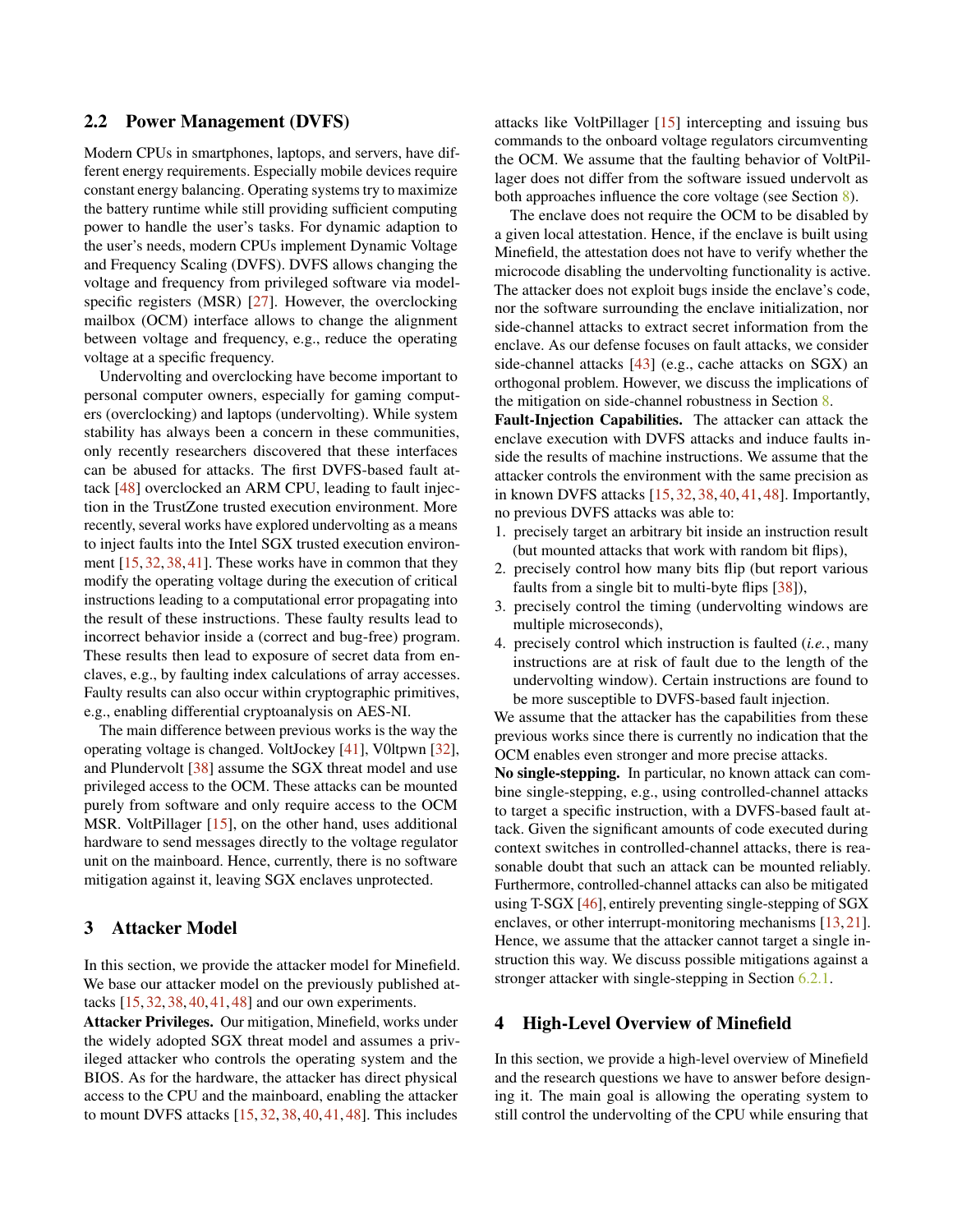<span id="page-3-1"></span>

Figure 1: An overview of Minefield. The compiler part of Minefield interleaves the instruction stream with trap instructions and code to detect faults in these instructions. A library is linked to the enclave handling detected faults at runtime.

enclaves cannot be exploited. Minefield relies on an LLVM compiler extension to automatically place trap instructions in the code. Minefield has a security parameter to fine-tune the application-specific security-performance trade-off based on the required security guarantees. This makes Minefield an easily adaptable mitigation without changes in the protected software and with individual security levels per application.

Figure [1](#page-3-1) shows an overview of Minefield and its components. Minefield consists of an LLVM compiler extension (Section  $6.1$ ) used to compile SGX enclaves, as well as a runtime library (Section [6.2\)](#page-8-2) to check for faults and handle them. The compiler extension compiles unmodified source code and adds additional trap instructions to the binary. The trap instruction is an instruction highly susceptible to DVFS faults. Hence, the result of the trap instruction is used to detect faults that the enclave can then handle. Designing Minefield requires answering three research questions as follows.

## <span id="page-3-3"></span>4.1 Research Questions

While our approach may appear intuitive, a thorough analysis of DVFS-based fault attacks is necessary to ensure that Minefield is not built upon potentially wrong assumptions. Furthermore, even if the assumptions as outlined in the threat model hold, there remains a set of unanswered questions on the precise attacker capabilities. In the following, we ask three research questions we need to answer.

*RQ1*: Is there an **instruction** highly susceptible to faults, and if so, how can we find this instruction?

Although all the published attacks [\[32,](#page-14-1) [38,](#page-15-0) [48\]](#page-15-3) show that instructions can be faulted based on concrete instances of instructions, there is no comprehensive analysis on which instructions can be faulted. V0ltpwn [\[32\]](#page-14-1), Plundervolt [\[38\]](#page-15-0), and VoltJockey [\[41\]](#page-15-2) indicate that multiplications are highly susceptible to faults on all evaluated systems. However, without a comprehensive analysis, this remains an assumption that must be further analyzed, as we do in Section [5.1.](#page-3-2)

*RQ2:* What is the temporal and spatial precision of DVFSbased fault attacks?

Previous work induced single faults by repeating the target application until the fault hit the correct instruction [\[32,](#page-14-1)[38,](#page-15-0)[40,](#page-15-1) [41\]](#page-15-2). However, the precision for inducing faults is unknown. In Section [5.2,](#page-4-0) we analyze the capabilities of an attacker using DVFS to inject faults. We show that faults cannot be injected with arbitrary precision. Moreover, we show that there is a minimum time window between two undervolts.

| <i>RQ3</i> : How can an enclave react when <b>detecting</b> a fault? |  |
|----------------------------------------------------------------------|--|
|----------------------------------------------------------------------|--|

Detecting a fault is not sufficient. An enclave has to react to the fault as well. Without replay protection in SGX [\[37\]](#page-15-11), attacks could be repeated at a high frequency, even if a fault is detected. Thus, it is insufficient to simply terminate the enclave, especially when an attacker can arbitrarily retry inducing a fault. We discuss possible solutions in Section [5.3.](#page-5-0)

Based on our analysis in Section [5,](#page-3-0) we present the design and implementation of Minefield in Section [6.](#page-6-0)

### <span id="page-3-0"></span>5 Analysis of Research Questions

In this section, we analyze the capabilities of software-based fault-injection attacks to answer the research questions asked in Section [4.1.](#page-3-3) We exhaustively test the fault susceptibility of x86 instructions (RQ1) using an automated framework in Section [5.1.](#page-3-2) Moreover, we analyze the capabilities of an attacker to inject faults (RQ2), *i.e.*, the type of fault, as well as the spatial and temporal precision, in Section [5.2.](#page-4-0) Finally, we discuss the handling of detected faults (RQ3) in Section [5.3.](#page-5-0)

## <span id="page-3-2"></span>5.1 RQ1: Instruction Susceptibility to Faults

To determine the fault characteristics, we analyze instructions of the x86 instruction set during critical undervolting conditions and monitor the faults injected into the results. The goal is to find a suitable trap instruction with the highest fault susceptibility that is used by Minefield to detect faults. Therefore, we implement an analysis framework to determine instructions that are usable as trap instructions and to get a more in-depth insight into how undervolting affects instructions.

Design. Our framework is designed to exhaustively test all unprivileged x86 instructions for multiple levels of undervolting. The design of our framework is illustrated in Figure [2.](#page-4-1) The basic idea is to test an instruction multiple times. In each test, the instruction is run once in a stable environment and once in an undervolted environment. For both runs, the same randomly-generated inputs are chosen. The framework records the output values for both runs and compares them. If the output differs, the undervolting led to a fault, and the instruction, its parameters, and the undervolting level are reported. As outlined, this test is performed multiple times for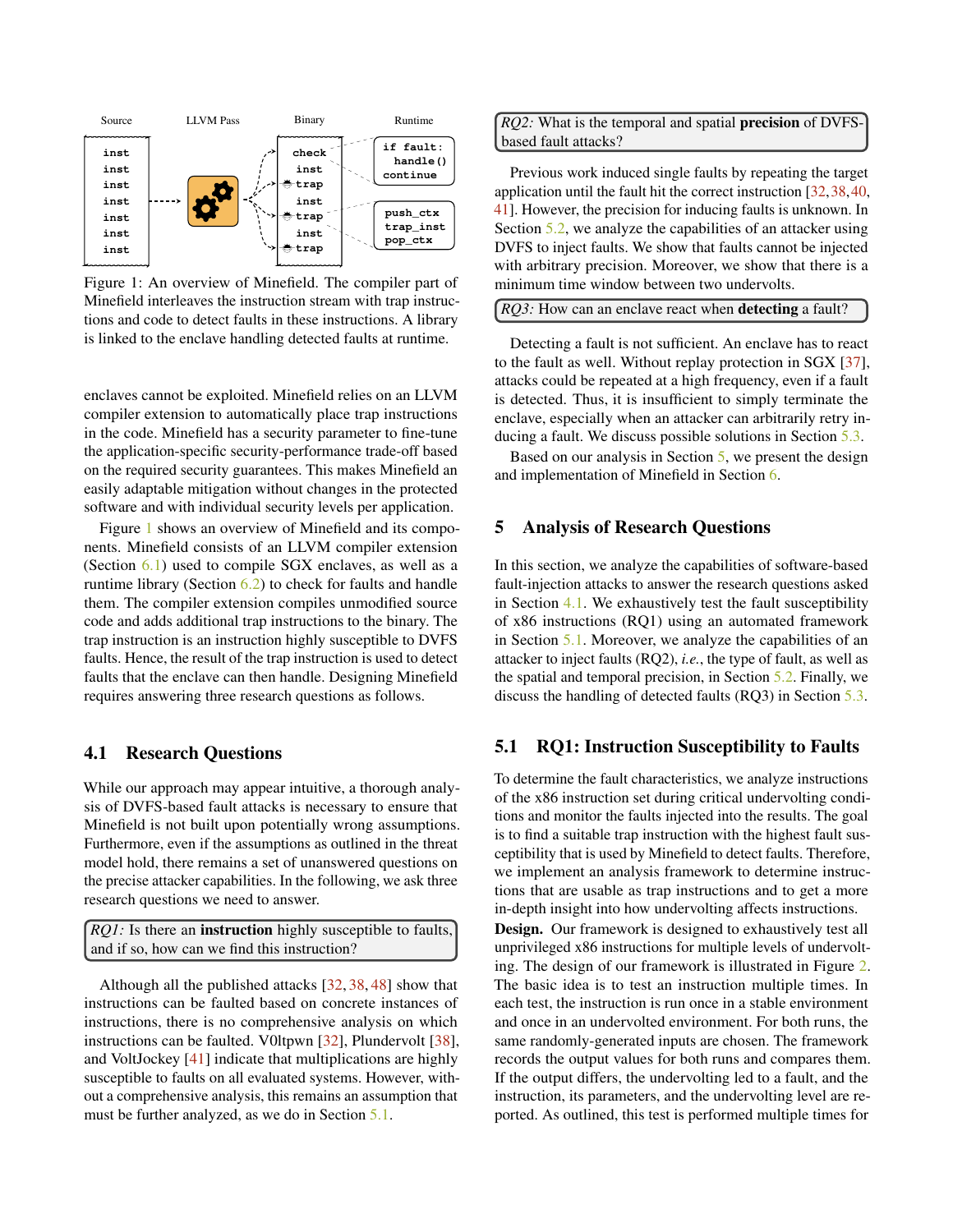<span id="page-4-1"></span>

Figure 2: The framework to find trap instructions. Based on a machine-readable list of instructions, the framework executes all unprivileged instructions with random arguments, once normally and once undervolted. If the output differs, the instruction is reported as being susceptible to faults.

each instruction, namely with different input parameter values and undervolting levels and CPU frequencies.

Our test framework stores the bit difference of the expected result and the faulted result, *i.e.*, the bit location where the fault occurred. Furthermore, the framework analyzes the type of the fault, *i.e.*, whether it is a stuck-at-zero or stuck-at-one fault, or a bit flip. To measure the precision of the fault injection, we also record the temporal and spatial distance between two faulted operations. Consequently, our framework can determine the lowest observed temporal and spatial distance between two faults. This can later be used as a basis to determine appropriate security levels.

Implementation. To test the instructions defined in the x86 ISA, we use the list from Abel et al. [\[2\]](#page-13-3), which contains all x86 instructions, including all ISA extensions, as well as the input, output, and side effects of the instruction. The framework automatically generates assembly code to parametrize these instructions. The generated assembly code is placed inside a loop to repeat the instruction multiple times. It is then compiled into a dynamic library for the test environment to load and evaluate. The framework allocates buffers for the instructions' state, e.g., registers and flags, and runs the instruction loop. The instruction in the loop then fills the buffers with all the changed state produced by the 1 000 000 iterations. Instructions that change the program's control flow are handled by setting the jump destination to an instruction after the jump that sets a flag to indicate that the jump was either taken or not.

The framework uses the same undervolting mechanism as Plundervolt [\[38\]](#page-15-0), V0ltpwn [\[32\]](#page-14-1), and VoltJockey [\[41\]](#page-15-2), namely the OCM MSR 0x150. This MSR allows reducing the operating voltage for a short duration by modifying the voltage offset. When the undervolted execution is completed, the nominal voltage is restored, and the results are analyzed for bit errors. In this step, the framework compares the results of the undervolted instruction with the normal execution of the instruction. Each loop iteration is independent of the previous, so a fault inside one iteration is only visible in the iteration's outputs and does not influence other iterations.

To exhaustively test and analyze the instructions, we split the analysis into three distinct phases. First, we search for *faultable* instructions across all the tested CPUs at a fixed frequency and vary the undervolting offset until we see repeated system freezes or unrecoverable machine check errors. The framework monitors the response time and restarts over a remote power switch to recover from a system freeze. We store each reported faulted instruction into a global set of faultable instructions. Second, we use the set of faultable instructions to characterize the faulting behavior further. We execute each faultable instruction on each physical core of each CPU, with both varying frequency and undervolting offset. This analysis shows the minimum undervolt needed to observe a fault over the tested frequencies for each core. To evaluate the effect of other instructions on the faulting instruction, we tested each faultable instruction with all the other faultable instructions and evaluate if the faulting behavior is influenced.

Results. We analyzed 5 Intel CPUs with different microarchitectures, each running the same image with Ubuntu 21.04 with Kernel version 5.11. We list the exact CPUs in Table [2](#page-16-0) (Appendix [B\)](#page-15-12). For each CPU, we analyze each physical core, resulting in a total of 26 analyzed cores. Our experiments did not observe different faulting behavior for the sibling threads, but we observed differences between the physical cores. In the instruction finding phase, we executed 1258 instructions and instruction variants, *i.e.*, same instruction but with different mnemonics, from the base, SSE, SSE2, FMA, AVX, AVX2, and AES instruction set, fixed the frequency to 3000 MHz. This analysis revealed 71 faultable instructions variants with 12 unique instructions. We analyzed the first faulting point for each of these unique instructions by varying the frequency from 2000 MHz to 4000 MHz (if available) in 500 MHz steps. Table  $2$  (Appendix [B\)](#page-15-12) shows the faulting point results.

From our experiment, we found that imul has the highest fault probability. Table [2](#page-16-0) shows the analysis of imul in combination with different instructions. imul does not only fault well in isolation, but this behavior is also observable when combined with other instructions. The imul instruction faults in 92.1 % of all cases when other instructions also fault. For 1.5 % of the faulty instructions we need an additional aesenc instruction to detect the faults. On one CPU, we did not observe any faults with AES and hence used a vorpd instruction to detect the remaining 6.4 % faultable instructions.

Moreover, the imul instruction already suffers from faults at *smaller* undervolting offsets. This is in accordance with recent works [\[32,](#page-14-1)[38\]](#page-15-0) that focus on imul as well. Hence, imul is ideal as a trap instruction to monitor if the CPU is driven near the specification limits. In Section [7.1,](#page-8-3) we also show that this property holds when using imul in full programs.

## <span id="page-4-0"></span>5.2 RQ2: Fault-Injection Capabilities

The security level of Minefield is related to the fault-injection capabilities of the attacker. Prior work [\[32,](#page-14-1) [38,](#page-15-0) [40,](#page-15-1) [41\]](#page-15-2) did not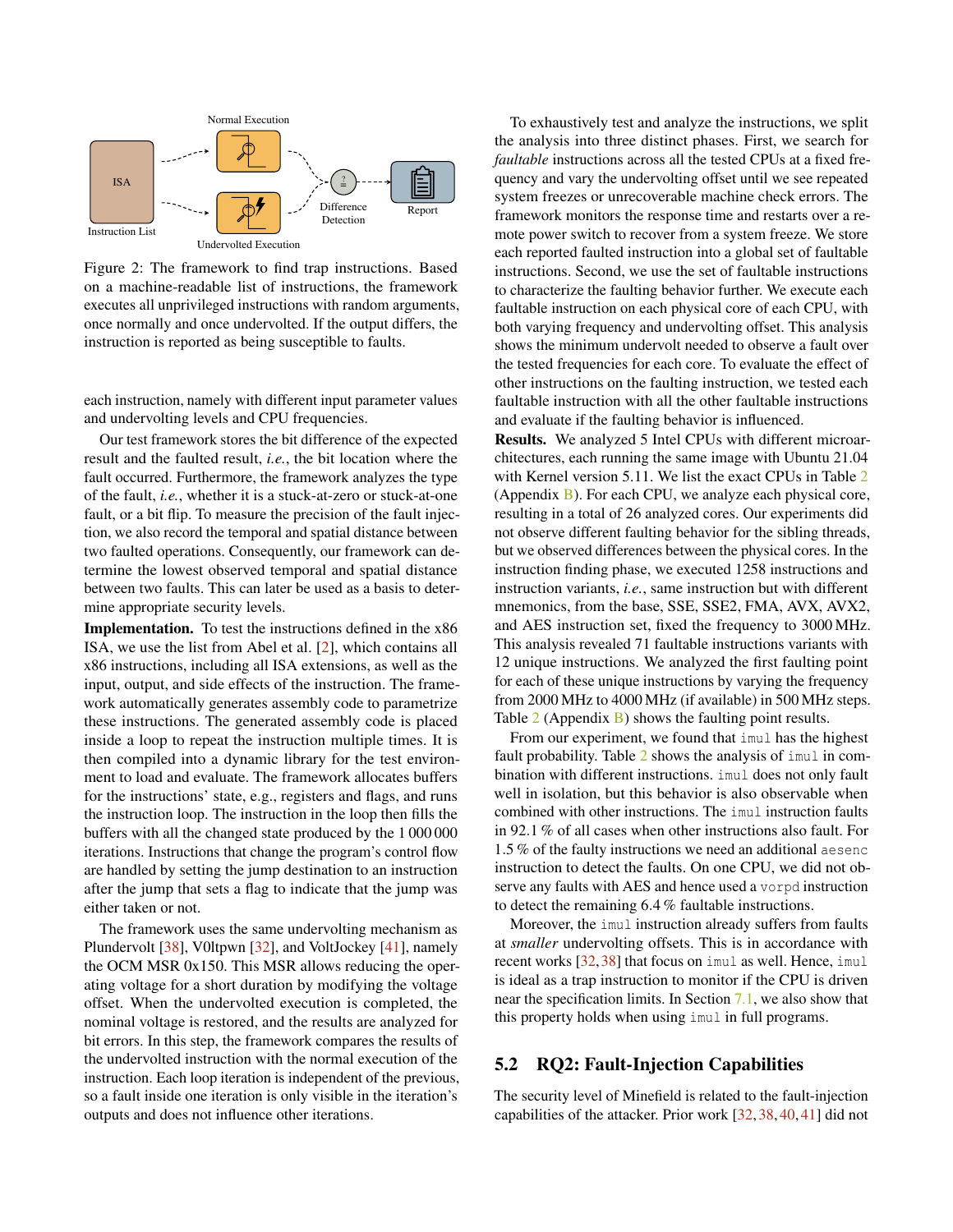<span id="page-5-1"></span>

Figure 3: The minimal undervolting time window for two distinct CPU frequencies.

comprehensively analyze properties, e.g., the precision, of the faults but simply measured the probability of being able to fault the target instruction at any point when running it in a long loop. However, to provide strong security guarantees, we analyze DVFS-based fault injection in more detail, *i.e.*, the fault model [\[5\]](#page-13-4). The fault model includes types of errors, temporal and spatial precision, and the number of faults that can be injected in one execution [\[20\]](#page-14-10). Our fault model is based on prior work [\[32,](#page-14-1) [38,](#page-15-0) [40,](#page-15-1) [41\]](#page-15-2) and our own experiments, and considers spatial and temporal *precision* and the *type* of faults. Temporal and Spatial Precision. Previous work [\[32,](#page-14-1)[38,](#page-15-0)[40,](#page-15-1) [41\]](#page-15-2) did not analyze where faults can be injected. Typically, faults can occur at a random location [\[6\]](#page-13-5), or can be induced for instruction sequences or surgically for single instructions. So far, no paper has shown that it is possible to induce DVFS faults with such surgical precision. Our experiments also indicate that targeting a single instruction with DVFS faults is impractical. Figure [3](#page-5-1) shows a histogram for the experimentally measured minimum undervolting time at two different CPU frequencies. The average undervolting duration at 1 GHz is around 220 µs, which are 220 000 cycles. The shortest undervolting duration we observe is 57.8 µs, *i.e.*, 57 800 cycles. Hence, to target a single instruction, an attacker would have to target a code sequence where the victim instruction is the only instruction susceptible to a fault within this window.

The minimal length of the undervolting window also influences the timing of faults. First, the minimal duration of the undervolting limits the frequency in which an attacker can induce faults. The CPU requires time to change the voltage. This is true both for reducing as well as increasing the voltage. As shown in Figure  $3$ , the durations are not constant but subject to variations in the microsecond range, depending on the CPU frequency and also the CPU itself. We do not have an explanation for this effect. However, as a consequence, undervolting precisely the same instruction sequence multiple times is infeasible. When undervolting, there is always a non-negligible probability that several instructions before or after the targeted instruction are undervolted as well.

Fault Types. In addition to the precision, it is also important what types of faults can be injected. Typical fault models consider stuck-at-zero, stuck-at-one [\[18\]](#page-14-11), random faults [\[23\]](#page-14-12), or flips in one or more bits [\[19,](#page-14-13)[33\]](#page-14-14). There are more specialized fault models, e.g., bits with a bias [\[39\]](#page-15-13).

We based our analysis of the fault types on our experiments and the results in prior work  $[32,38,41]$  $[32,38,41]$  $[32,38,41]$ . Table [1](#page-16-1) (Appendix [A\)](#page-15-14) shows the detailed fault characteristics of each observed fault of our previous analysis. We confirm that a fault can influence one bit to multiple bytes. Further analysis revealed that we observe stuck-at-zero faults for instructions executing bitwise logical operations, *i.e.*, *VAND*, *VXOR*, and *VOR*. However, the faults of imul and further susceptible instructions behave randomly, *i.e.*, all observed bit positions can flip in both directions. Moreover, the affected bits differ between the physical CPU cores [\[32\]](#page-14-1). Hence, for the fault model, we assume that an attacker can flip between one and all bits of imul's result to random values.

There is no difference if an ALU instruction is faulted or the address generation in a load or store instruction. In all cases, an attacker cannot choose the location of the bits, the number of bits, or the values of the bits.

## <span id="page-5-0"></span>5.3 RQ3: Handling Faults

While detecting a fault is a vital requirement for Minefield, it is not sufficient for protecting an enclave if the fault is not handled correctly. Hence, an important part of Minefield is the fault handler. We identified two different strategies for handling faults such that they cannot be exploited.

Cancel. The straightforward approach is to stop further execution as soon as a fault is detected. Aborting ensures that no further instructions are executed that potentially consume the faulted data. An abort handler does not require any change to the enclave code. To abort the enclave, the handler can either execute an illegal instruction, e.g., ud2, or simply stop execution by entering an endless loop. Note that Minefield does not suffer from false positives (cf. Section [7.1\)](#page-8-3), *i.e.*, enclave execution is never wrongly aborted.

While abort handlers are straightforward, they may open new attack surface: An attacker could repeat the attack at a high frequency to increase the chance of bypassing our detection in one of the runs. Potentially, by knowing where the detection was triggered, the attacker might even improve the attack further. Without secure persistent storage and replay protection, the enclave developer must provide additional infrastructure to prevent the enclave from being started again. The SGX ecosystem already provides the EPID attestation method [\[31\]](#page-14-15), allowing to identify a specific CPU, practically solving the replay protection problem if a remote trusted third party is available. We discuss different solutions in Section [8.](#page-12-0)

One possibility to reduce the frequency of restarts is to use monotonic counters [\[24\]](#page-14-16). These counters can only be read and incremented and are persistent across enclave restarts and also system restarts. Hence, by incrementing the counter on a fault, the enclave can track the number of total faults and decide not to start when a certain number of faults was detected. However, even with the counters, it is not possible to entirely prevent arbitrary execution of the enclave as the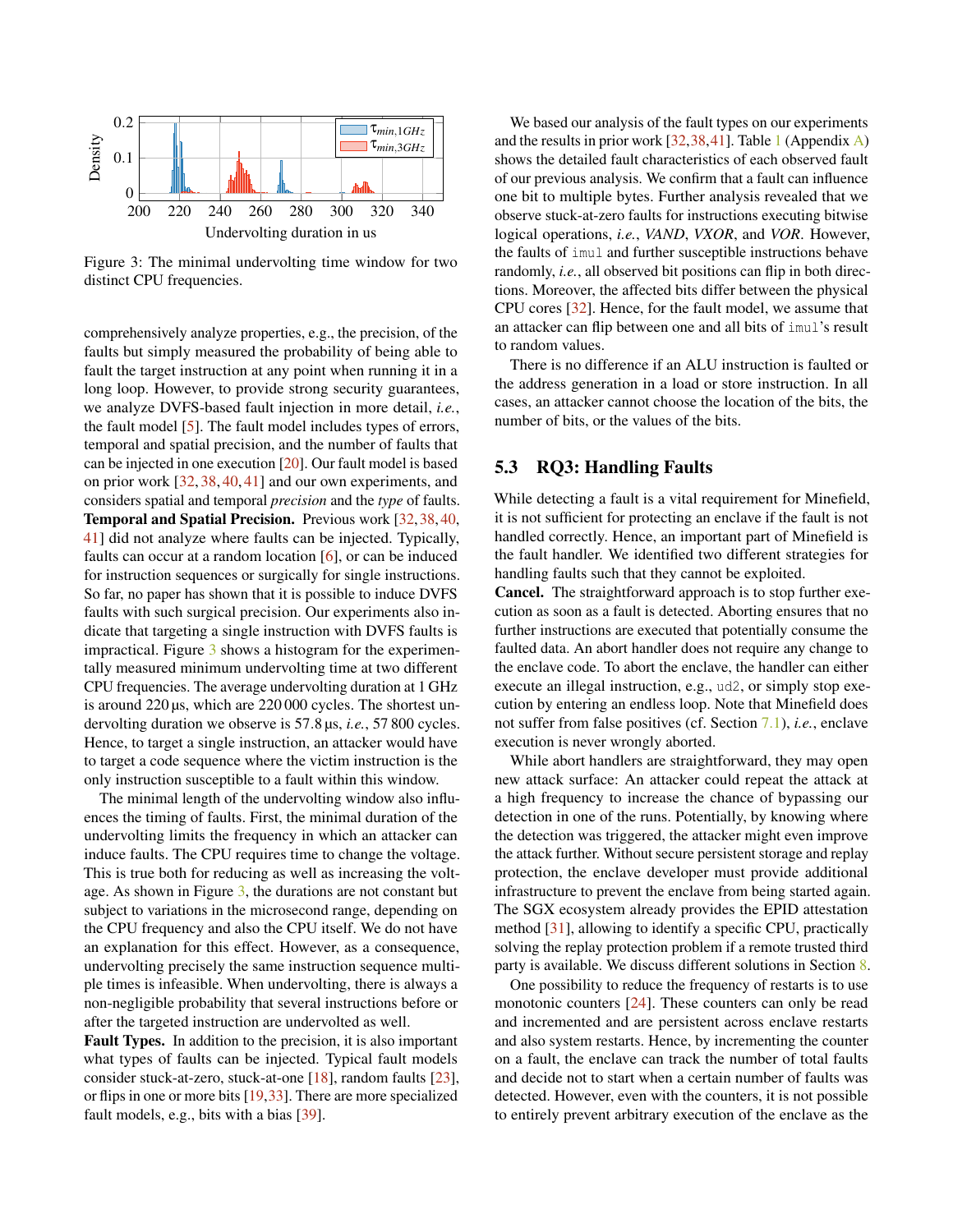counters can be destroyed by re-installing the Intel PSW or by removing the BIOS battery [\[37\]](#page-15-11). Still, this at least slows down an attacker and might make an attack infeasible. We further discuss the availability of monotonic counters in Section [8.](#page-12-0)

Retry. A different approach is to try to "hide" the fault and prevent its weaponization by restoring the state before the fault and repeating the instruction. The retry handling is more complex, as instructions are not generally idempotent. Thus, the retry handler cannot simply re-execute the instruction before the fault or the current basic block. To use a retry handler, a developer has to define checkpoints in the enclave code to which a fault handler can safely jump back. Inside the retry handler, a developer can then choose to which checkpoint to return based on where the fault was detected. The implementation of such checkpoints could make use of the already existing setjmp and longjmp C functions.

The retry handler has the advantage that the enclave can continue execution in the presence of faults. Thus, this approach has similar advantages to multiple executions with a majority vote  $[5, 14]$  $[5, 14]$  $[5, 14]$ , without the disadvantage of always executing code multiple times. The obvious disadvantage is that the developer has to take care of checkpoints at which execution can be retried. Moreover, the retry handler might provide an attacker with valuable information. As an attacker can monitor the execution time of the enclave, an attacker might learn that the fault was successfully injected. However, an attacker only learns that the fault definitely hit a trap instruction and not if the fault hit the target instruction. While this cannot be weaponized directly, it introduces a side channel (see Section [8\)](#page-12-0).

## 5.4 Results

Based on the results from analyzing the research questions, we provide a solid fault model for software-based DVFS fault attacks. We show that there are indeed instructions that are more susceptible to faults than others. We confirm that imul instruction exploited in prior work [\[38\]](#page-15-0) is indeed highly susceptible to faults, making it a perfect choice for Minefield's trap instruction. Furthermore, our analysis shows that an attacker cannot surgically induce faults. Both the temporal and spatial precision are limited by the minimal undervolting window of multiple microseconds. Hence, next to the instruction targeted by an attacker, there are always other instructions that are executed in the undervolted state as well. We can use this non-uniformity to place instructions with a higher chance to attract faults as trap instructions and enforce that the results of these trap instructions are not altered or faulted. Thus, these trap instructions enable us to protect the real instructions with a relatively simple mechanism against undervolting attacks. Depending on the number of inserted instructions, any induced fault is likely to also fault at least one of these inserted instructions.

## <span id="page-6-0"></span>6 Implementation of Minefield

In this section, we discuss the implementation details of Minefield. The implementation consists of two parts. The first part is a configurable LLVM compiler extension (Section [6.1\)](#page-6-1) for adding additional trap instruction to enclave code at compile time. The second part is the runtime environment integrated into the enclave for detecting and handling induced faults (Section [6.2\)](#page-8-2). Finally, Section [6.3](#page-8-4) describes how the changes are integrated into the SGX toolchain.

## <span id="page-6-1"></span>6.1 Compiler Extension

The compiler extension implements a *Machine Function Pass* inside the LLVM 11 [\[34\]](#page-14-18) backend. The *Machine Function Pass* allows inspecting each program's function on an x86 machine instruction level. Implementing Minefield in the backend ensures that it is language agnostic, as long as there is an LLVM frontend for the desired language. The compiler extension is responsible for placing trap instructions and generating the code that checks whether a fault was induced.

Trap Instructions. Based on our fault susceptibility analysis and the fault model (cf. Section [5\)](#page-3-0), we select imul as a default trap instruction, as it has the highest probability to fault when undervolted on our tested systems. In addition to this default trap instruction, a developer can also provide a different trap instruction to the compiler extension, e.g., a pair for AES and multiplication instruction. To keep track of the current state of our imul instruction, we use two distinct instances of the trap that only differ in the register operand. By placing both of these instances in alternating order, we ensure that the values in the two registers are at most one execution of the trap instruction apart. This placement is independent of the chosen trap instruction. The compiler also ensures that the basic block contains an even number of traps by adding an additional trap if necessary. This ensures that the registers must always have the same content at the start of a basic block, eliminating the need to store additional information about the current correct value as Figure [4b](#page-7-0) shows.

Placing Trap Instructions. Generally, trap instructions are placed between existing instructions, as illustrated in Figure [4.](#page-7-0) However, several practical obstacles have to be handled by the compiler. The trap instruction modifies the content of a register. Hence, the compiler has to know that the register used in the trap instruction is clobbered. Moreover, both the trap instruction and the code for detecting fault might modify the CPU flags, *i.e.*, the rflags register.

In addition to the problems of inserting a trap itself, we also have to decide *when* to insert a trap instruction. Inserting more traps leads to better security guarantees, while it impacts the performance negatively. We provide tuning parameters to find a trade-off between the performance and the provided security by the mitigation. We denote this parameter as the *placement density*. This parameter defines the ratio of trap instructions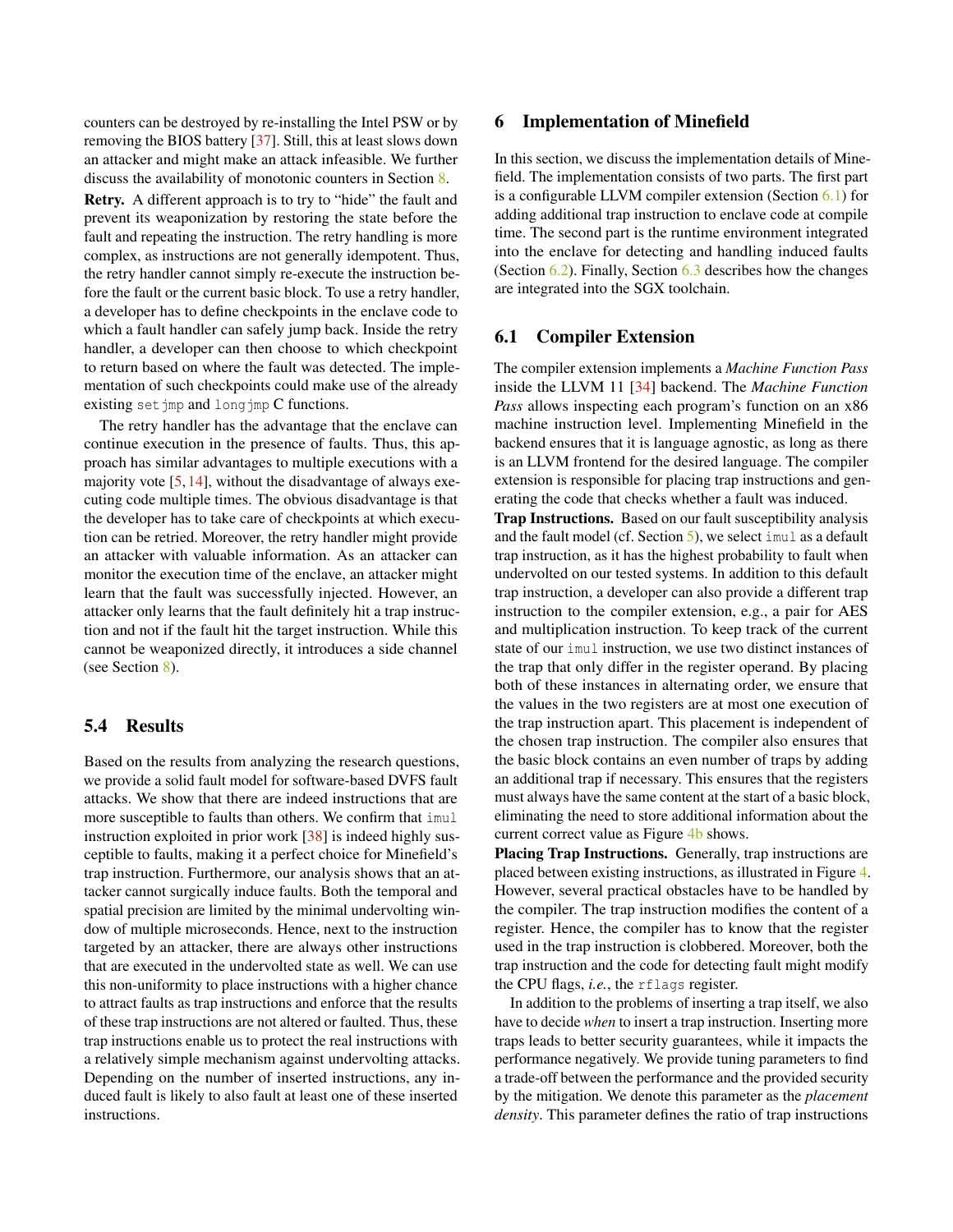<span id="page-7-0"></span>

(a) unmodified

(b) modified

Figure 4: Figure [4a](#page-7-0) shows the unprotected assembly instructions while Figure [4b](#page-7-0) shows the trap instruction sequence generated by Minefield with a placement density of 1.

<span id="page-7-1"></span>

Figure 5: Traps are inserted between normal instructions. To ensure the correctness of comparisons, no trap instruction is inserted directly between comparison and conditional jump but only at the two jump destinations. Trap instructions are checked at the beginning of each basic block.

to existing instructions, e.g., a density of 0 means that no trap instruction is placed, a density of 0.5 places a trap after every second instruction. If this parameter is chosen higher than one, we place multiple trap instructions after the original instruction. We also ensure that at least two trap instructions are placed inside a basic block such that the mitigation also works if the placement density is low.

As the compiler extension is implemented in the backend, inserting the trap instructions is straightforward. The compiler simply iterates over each of the instructions inside the basic blocks and can directly insert new instructions.

Handling Register Clobbering. If the placement density is greater or equal to 1, Minefield places a trap instruction basically after every instruction. As loading and storing a value from and to memory after every executed instruction incurs a high overhead, the trap instead operates solely on values stored registers. Minefield dedicates two general-purpose registers to fault checking to minimize the performance impact. For the general-purpose registers, we use R12 and R13. These registers have no special use in the System V Application Binary Interface. Both registers are defined to be callee-saved. Thus, no other function can change the content of the registers. As a result, Minefield even supports calling functions that have not been compiled with the compiler extension, making it fully backward compatible with existing code. Reserving a

general-purpose register inside the LLVM compiler infrastructure already excludes the register from the complete pipeline. Thus, no additional precautions are necessary.

In addition to the modification of the register, a trap can also modify the rflags register  $[26]$ , thus changing the architectural state and, with that, potentially the semantics of the original program. To prevent saving and restoring the flags all the time, we rely on the liveness analysis of LLVM. The LLVM infrastructure records which registers are currently alive and in use and which instruction consumes a given register (variable liveness analysis). Therefore, we can monitor when the flags register is in use. Typically, the content of the flag register is only relevant between a comparison and a conditional operation, e.g., a conditional jump. Minefield can simply omit the placement of trap instructions between an instruction that modifies and an instruction that acts on the flags register. This approach increases the performance without significantly reducing the security guarantees, as faults are checked in any case at the beginning of a basic block. We evaluate the correctness of this approach in Section [7.3.](#page-11-0)

Without relying on the liveness, the rflags would have to be saved before and restored after executing the trap. However, saving and restoring the state is expensive, as it involves pushing the flags to the stack (pushf) and restoring it from the stack afterward (popf). While this ensures the correctness of the generated code, it adds a non-negligible performance overhead to the fault checks. For testing purposes, we provide an additional compiler option to fall back to this slower approach and not use the liveness analysis of LLVM.

Fault-detection Code. To detect faults in the trap instruction, the compiler extension creates code for the fault detection. Minefield supports two ways of checking whether a fault occurred in a trap instruction. This check can either be *immediate*, *i.e.*, the detection code is inserted after every trap instruction. Alternatively, the check can be *lazy*, *i.e.*, the check is only performed at the start of a basic block. Nevertheless, despite the used method, a check is always performed at the basic block's beginning by simply comparing R12 and R13.

Both approaches have their advantages and disadvantages. *Immediate* checking results in a larger binary size and also a larger performance overhead. However, with *immediate* checking, the time between a fault and the detection of the fault is minimized. When using *lazy* checking, the trap instruction is verified at the beginning of each basic block. Hence, with lazy checking, the number of checks is reduced, increasing the performance but potentially increasing the time window in which a fault could be exploited.

*Immediate* checking seems intuitive. However, for instructions that only operate on registers and do not perform a memory access, *immediate* checking does not provide additional security since the faulted value is not visible outside of the registers of the CPU. With this observation, we can extend the *immediate* checking method to only check the trap instructions right before either a load or a store is executed.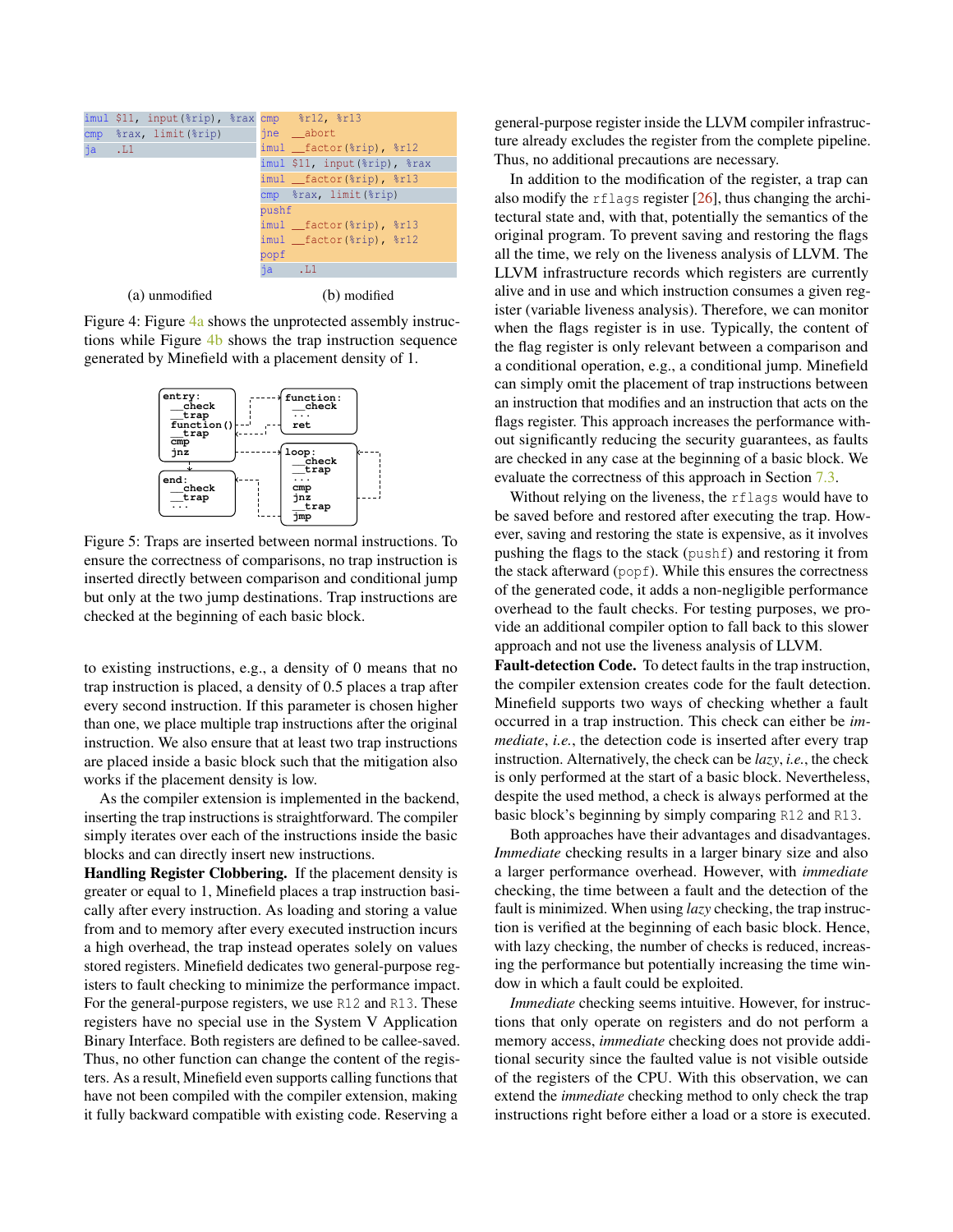This extension ensures that neither the load's address nor the store's address or data was previously faulted.

Basic Blocks and Control Flow Changes. There are two main reasons we chose to verify the trap instructions at the beginning of basic blocks, as shown in Figure [5.](#page-7-1) First, as per definition, control flow changes can only target the beginning of a basic block and never target instructions inside the basic block. We can ensure that checks placed at the beginning of basic blocks are always executed, regardless of the control flow conditions  $[1, 47]$  $[1, 47]$  $[1, 47]$ . Second, a basic block has one entry point but can have multiple exit points. A basic block can be exited by either calling a different function, by returning, or by jumping to a different basic block. Therefore, checking all the possible exit paths requires more checks that impact the performance without providing any benefits. Nevertheless, we still have to perform checks before return instructions since in LLVM, call instructions can be placed inside basic blocks.

### <span id="page-8-2"></span>6.2 Runtime Fault Handling

The second part of Minefield is the runtime library, statically linked into the enclave, which handles the detected fault. By default, an abort-handler callback is called when a fault is detected. The implementation of the actual fault handler is the responsibility of the enclave developer. This allows maximum flexibility for the developer, as depending on the threat model, there are different reactions to a detected fault.

Minefield also provides two default fault handlers that can be used in many scenarios. These fault handlers can either retry or cancel the execution of the enclave when a fault is detected, as outlined in Section [5.3.](#page-5-0)

#### <span id="page-8-1"></span>6.2.1 Monitoring Controlled-Channel Attacks

As already described in the attacker model (cf. Section [3\)](#page-2-0), there is no combined controlled-channel DVFS fault attack and due to the significant amount of code, it is unlikely that such an attack could be implemented reliably. Controlledchannel attack frameworks, such as *sgx-step* [\[10\]](#page-14-7) enable attackers to essentially single-step (and zero-step) an enclave. Thus, the attacker can step an enclave precisely to a single target instruction inside an enclave. If this technique could be combined with a DVFS attack, it could bypass our defense. There is a strong indication that such a combination cannot be mounted reliably, *i.e.*, the system freezes instead because of the substantial amount of micro-code executed during enclave entry. We also empirically validated this in our own experiments. When undervolting during enclave entry, the system easily freezes while the CPU restores the enclave state. We also emphasize that appropriate countermeasures against controlled-channel attacks (including single-stepping of SGX enclaves) already exist, e.g., T-SGX by Shih et al. [\[46\]](#page-15-10).

Integrated mitigation. As T-SGX would incur additional overhead, we also propose a more integrated solution to prevent single-stepping-assisted DVFS fault attacks. Similar to previous work [\[13,](#page-14-8) [21\]](#page-14-9), we can utilize the Save State Area (SSA) of the enclave to monitor any interruptions. When an enclave gets interrupted and the control flow is passed to the interrupt handler, the state of the enclave is stored inside the SSA of the enclave, including all the registers and additional enclave state. We can write a magic value to the position of the enclave RIP field inside the SSA and later check if this magic is still present or if it was overwritten by the CPU when exiting the enclave asynchronously. Frequent interruptions can be handled as described in previous works [\[13,](#page-14-8) [21\]](#page-14-9).

## <span id="page-8-4"></span>6.3 Toolchain Integration

At the time of writing, Intel does not officially support LLVM to build SGX enclaves with their SGX SDK. Compiling the SDK with clang instead of gcc fails due to gcc-specific features used in the SDK. Hence, to use the SDK for evaluation with Minefield, we had to apply small changes to the SDK version 2.[1](#page-8-5)0 to make it compatible to LLVM.

We only compile the trusted part of the SGX SDK with Minefield. This is sufficient, as only the trusted part is an attack target. The untrusted part is under the control of the attacker. Thus, there is no benefit in protecting this part. The protected part is responsible for the enclave initialization, the enclave entry calls, and the enclave exits. As a small part of the enclave entry and exit code is written in assembly, it needs to be manually patched, as the current prototype of Minefield does not support assembly files. In addition to the manual patching, we adopted the enclave entry function to set up the registers required for Minefield. There is no need for additional modifications inside the source code.

## <span id="page-8-0"></span>7 Evaluation

In this section, we evaluate the security (Section [7.1\)](#page-8-3), perfor-mance (Section [7.2\)](#page-10-0), and correctness (Section [7.3\)](#page-11-0).

## <span id="page-8-3"></span>7.1 Security

We evaluate the security of Minefield by evaluating the probability to detect induced faults for two different applications, a victim highly susceptible to fault attacks as used by Murdock et al. [\[38\]](#page-15-0), as well as a practical application based on *mbedTLS*. In both scenarios, we evaluate different undervolting levels and placement densities between 0 and 2 and show that Minefield can successfully protect these applications. Setup. We use SGX enclaves built with Minefield. All experiments are conducted on an Intel Core i5-8265U running Ubuntu 20.04.1 LTS. We focus on two different enclaves, one

<span id="page-8-5"></span> $1$ Our changes to the SDK, the source of Minefield, and the test enclaves are provided at: https://github.[com/iaik/minefield](https://github.com/iaik/minefield).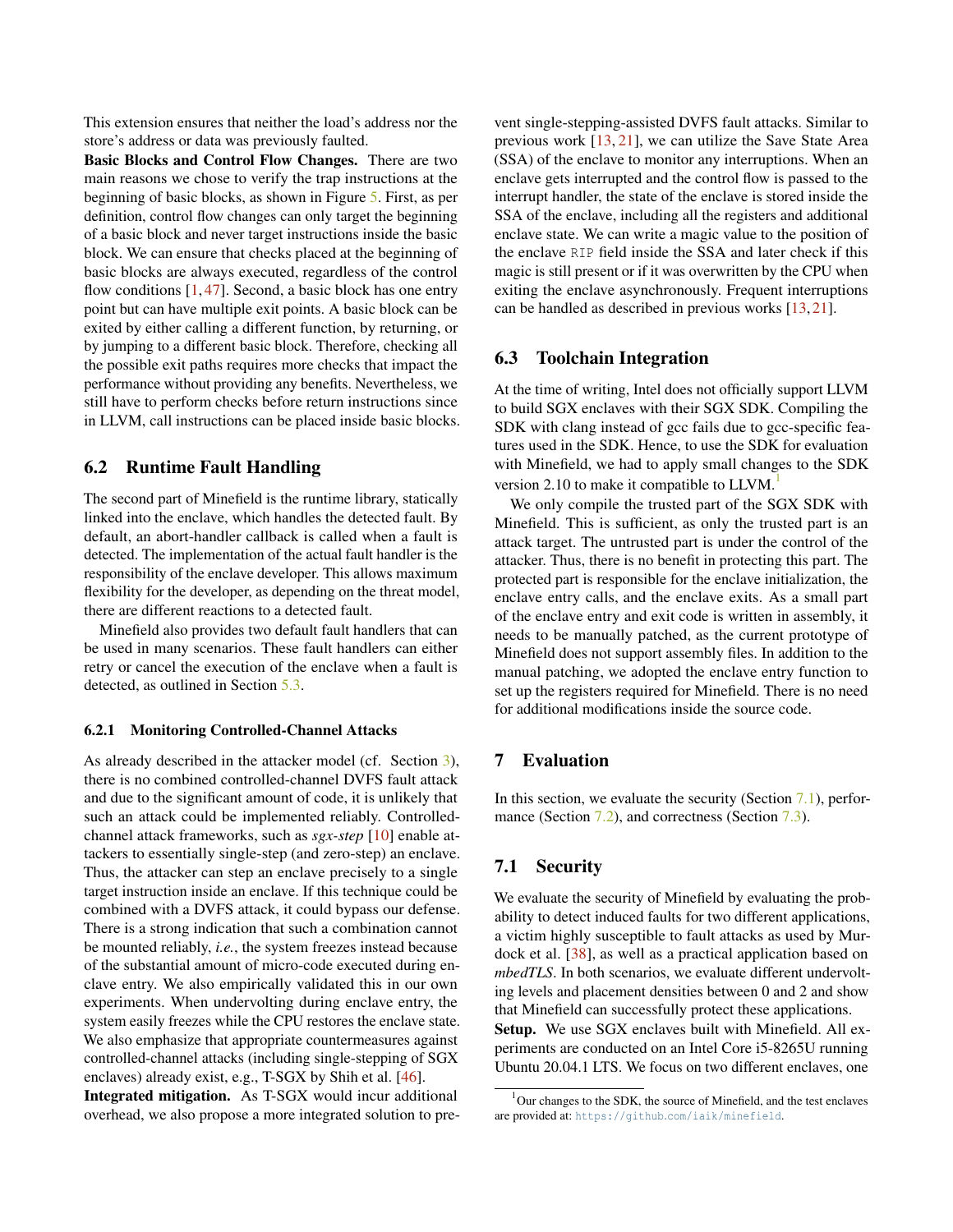<span id="page-9-0"></span>

Figure 6: The *recall* over the placement density for several undervolting offsets for the imul experiment.

enclave containing the Plundervolt multiplication proof-ofconcept [\[38\]](#page-15-0), and another enclave running *mbedTLS* [\[3\]](#page-13-7). As an abort handler, we use a function that reports faults without terminating the applications.

As a detection metric, we use the *recall* of Minefield. In our setup, the recall is calculated by dividing the number of experiments where the target was successfully faulted and the mitigation detected the fault ( $\mathcal{F}\&\mathcal{D}$ ) by the number of the experiments where the target was faulted (F). The *recall* is bounded between zero and one, where zero means that no fault was detected and one that all faults were detected. We use the *recall* instead of the *F-score* as a security metric since the *precision* of Minefield is consistently one. This is because the detection cannot observe *false negatives*. The check is entirely deterministic. Thus, it is not possible to detect a fault although there was no fault. Moreover, if we observe a fault inside a trap instruction, the system is already driven near the specification limits. Hence, even if the fault is only in a trap instruction, the execution of the enclave is no longer safe and should be terminated. As a consequence, there is no case where the trap instruction triggers without the system being compromised. For the two enclaves, we evaluate the *recall* for different voltage offsets and vary the placement density between 0 and 2 (cf. Section [6.1\)](#page-6-1).

## 7.1.1 Highly-susceptible Toy Victim

In the first scenario, we use a toy application inspired by the Plundervolt proof of concept [\[38\]](#page-15-0). In this application, we target four imul instructions executed 30 720 times inside a tight loop. The multiplications use the result of the previous iteration as input. Thus, any fault induced in a multiplication propagates to the final iteration's result. To detect a fault, it is sufficient to compare the final result to the ground truth. The

<span id="page-9-1"></span>

Figure 7: The *recall* over the placement density for several undervolting offsets for the *mbedTLS* experiment.

fault propagation has the advantage that no additional faultchecking code has to be inserted. This toy application has a high probability that a fault can be induced. Moreover, every fault is effective, leading to a change in the final result. Hence, from a defender's perspective, this application is close to the worst case, as nearly every instruction has to be protected.

Figure [6](#page-9-0) shows the recall when compiling this code with Minefield and inducing faults. We test different undervolting levels for which the rest of the system is still stable. We observe that the undervolting level itself does not significantly impact the probability of inducing a fault. As expected, the recall increases with the placement density of Minefield.

With a placement density of 0.5, we already recognize 80 % of the faults. If we further increase the placement density to 1, we can detect nearly all the faults for the different voltage offsets. We also observed that on one of our cores, the recall started to decline when increasing the placement density above 1.25. However, this does not directly correlate with the security. In that case, the overall probability of inducing a fault decreased drastically. Hence, we were rarely able to induce a fault at all. To better visualize this effect, we show in Figure [6](#page-9-0) the mitigation rate, *i.e.*, the inverse of the probability that an attacker faults the target instruction without the mitigation detecting it. For all placement densities above 0.75, the mitigation rate never dropped below 95 %.

This toy application shows that even if most instructions are susceptible to faults, and any fault is exploitable, Minefield can protect an application. Especially with a high placement density, there is a nearly arbitrarily adjustable trade-off between performance impact and security guarantees.

#### 7.1.2 Real-world Victim

The second scenario uses a more realistic application. We protect *mbedTLS* [\[3\]](#page-13-7) version 2.13 with Minefield. Due to its small codebase and simplicity, it can be easily used inside SGX enclaves [\[52\]](#page-15-16). As a constant target for side-channel attacks, *mbedTLS* also provides side-channel resilient implementations of the provided cryptographic algorithms [\[4\]](#page-13-8).

For our evaluation, we focus on the RSA signature algorithm of *mbedTLS*. As shown in previous work [\[38\]](#page-15-0), a fault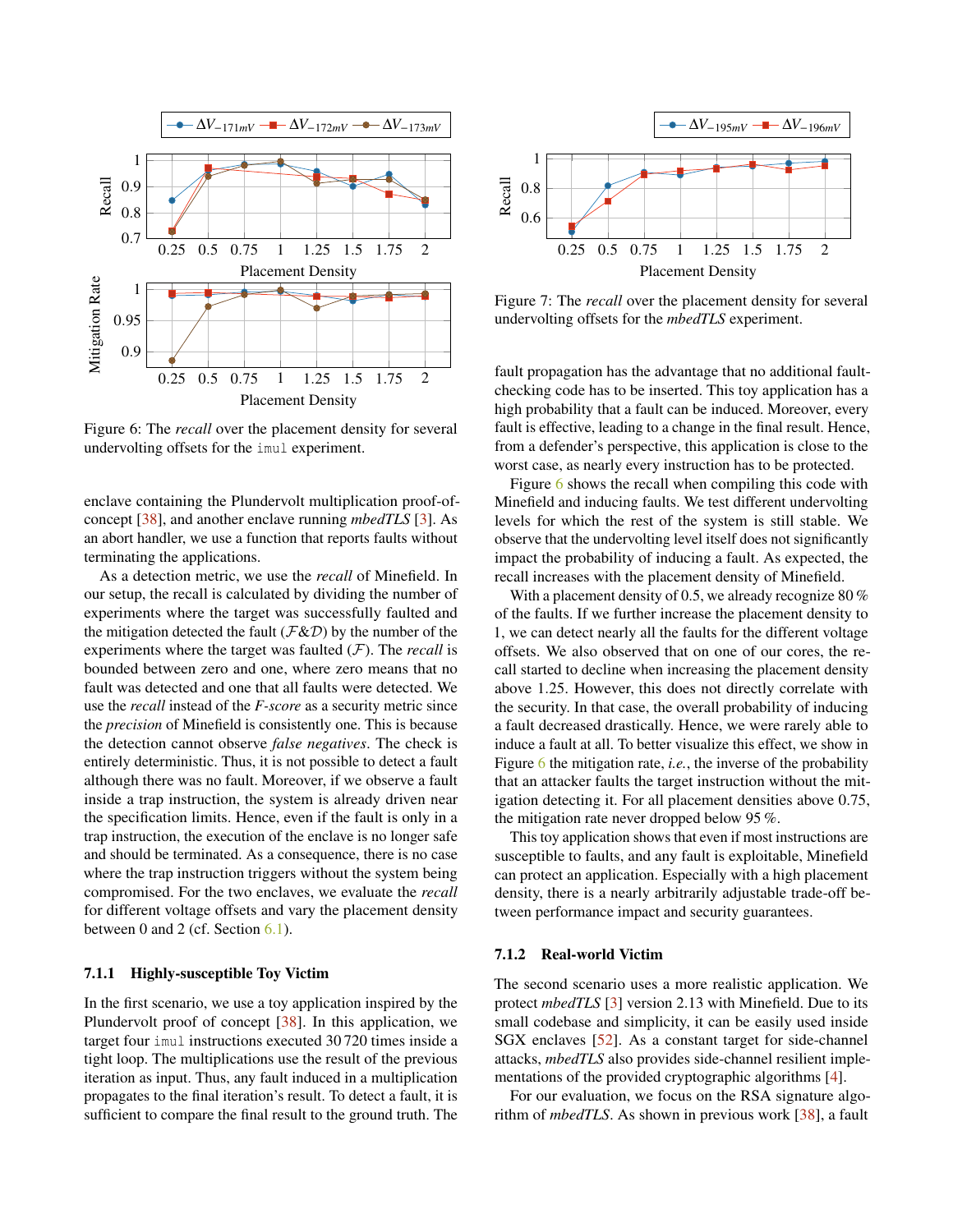during the signing can be sufficient to recover the private key. Hence, for the evaluation, we focus on the underlying *binary modulo exponentiation* function mbedtls\_mpi\_exp\_mod, which is directly used inside the library's RSA algorithm. We choose the input parameters for the function to represent a 4096-bit key. After the execution of the algorithm, we check whether the result of the function was faulted and also determine whether Minefield detected the fault. For each placement density, we perform 2000 encryptions. The voltage is reduced for each of these 2000 encryptions before entering the function and restored after the return from the encryption.

Figure [7](#page-9-1) shows the recall for the *mbedTLS* experiment. We observe a relatively high detection rate of 90% with a low placement density of 0.75 across two voltage offsets of −195 mV, *i.e.*, the first offset where we observe faults and −196 mV, *i.e.*, the last offset where the system did not freeze. Compared to the toy application, the undervolting offset of the *mbedTLS* example is lower since the executed codebase is more extensive.

#### 7.1.3 Results

For both our victims, Minefield reliably detects induced faults. Especially for higher placement densities, the probability of faulting a target instruction without triggering Minefield is very low. While the level of undervolting does not have a huge impact, we observe a trend that the mitigation performs slightly better if the CPU is driven more into critical conditions, *i.e.*, if we undervolt the CPU more.

For the analysis, we do not consider faults detected by Minefield that had no effect on the victim computations. In a real scenario, it is also desirable that these faults trigger the enclave's abort or retry mechanic, as a stable execution cannot be guaranteed. During our experiments, we observed on average 10 times more faults inside the trap instructions compared to the target imul instruction. This result also supports our choice for using imul as the default trap instruction.

## <span id="page-10-0"></span>7.2 Performance of Minefield

For the performance evaluation of Minefield, we evaluate three different metrics: the runtime overhead (Section [7.2.1\)](#page-10-1), the increase in code size (Section  $7.2.2$ ), as well as the one-time compile-time overhead (Section [7.2.3\)](#page-11-1).

#### <span id="page-10-1"></span>7.2.1 Runtime Evaluation

To evaluate the performance, we use the well-known *SGX nbench* benchmark suite for SGX. Additionally, we also evaluate the performance impact on *mbedTLS*, as we used this library for the security benchmark as well (see Section [7.1\)](#page-8-3). For *mbedTLS*, we also compare the performance overhead of Minefield to the integrated fault-mitigation technique.

SGX nbench. *SGX nbench* [\[49\]](#page-15-17) is an adoption of the traditional nbench benchmark suite for SGX enclaves. The benchmarks focus on classical benchmarks executed inside the enclave environment. We use this benchmark to evaluate the performance impact on actual performance code mitigated with Minefield including the SGX SDK. Each of the benchmarks is executed 25 times over a total duration of 2 h and 51 min. Figure [8](#page-11-2) shows an average overhead for a placement density 1 of 191.51 %. The overhead linearly increases to 400.12 % for a placement density of 2. In all cases, the standard deviation was below 1 %.

mbedTLS. *mbedTLS* [\[3\]](#page-13-7) already hardens the software implementation of its RSA algorithm against fault attacks. The mbedtls\_rsa\_private function used for encrypting data with the RSA key decrypts the complete ciphertext after encryption and compares if the decrypted message matches the provided function's input message. This is only possible since *mbedTLS* stores also the public key inside the private context.

With the built-in fault check, the RSA implementation takes on average 13.9 ms ( $n = 1000$ ,  $\sigma_{\bar{x}} = 0.064$ ) for one encryption with a 2048-bit key, where the public key is large, *i.e.*, it only has 6 leading zeros. When disabling the internal fault check, the same encryption takes on average 6.9 ms ( $n = 1000$ ,  $\sigma_{\bar{x}}$  $= 0.045$ ). Hence, the runtime overhead of the internal check of *mbedTLS* is 100.99 %. When using the same parameters with a small public key, *i.e.*, the key has 2031 leading zeros, the overhead decreases to 1.13 %. For comparison with Minefield, we compile the version without the internal check with Minefield. Figure [9](#page-11-3) shows the performance comparison over different placement densities. For large public keys (6 leading zeros), Minefield always performs better, regardless of the placement density. With a placement density of 0.75, we increase the performance by 71.42 % for full-length public keys compared to the internal verification of *mbedTLS*. We show in Section [7.1](#page-8-3) that with a placement density of 0.75 we already achieve a recall of 90 %. For small public keys (2031 leading zeros) and at the same placement density, we only decrease the performance by 17.23 % compared to the internal verification of *mbedTLS*.

#### <span id="page-10-2"></span>7.2.2 Code-Size Evaluation

As Minefield inserts additional code into an application, we compare the size of binaries created with Minefield and with the same compiler without any placed trap instructions. For evaluating the code size, we use the benchmarks used to evaluate the runtime overhead in Section [7.2.1.](#page-10-1) The code size is especially relevant for SGX, as the amount of physical memory usable by SGX is limited for all enclaves running on the system. We further discuss the memory impact in Section [8.](#page-12-0)

The code size is increased by the constant size of the runtime library linked to the enclave code (cf. Section [6.2\)](#page-8-2). Additionally, there is a variable increase based on the number of instructions in the enclave and the placement density. Fig-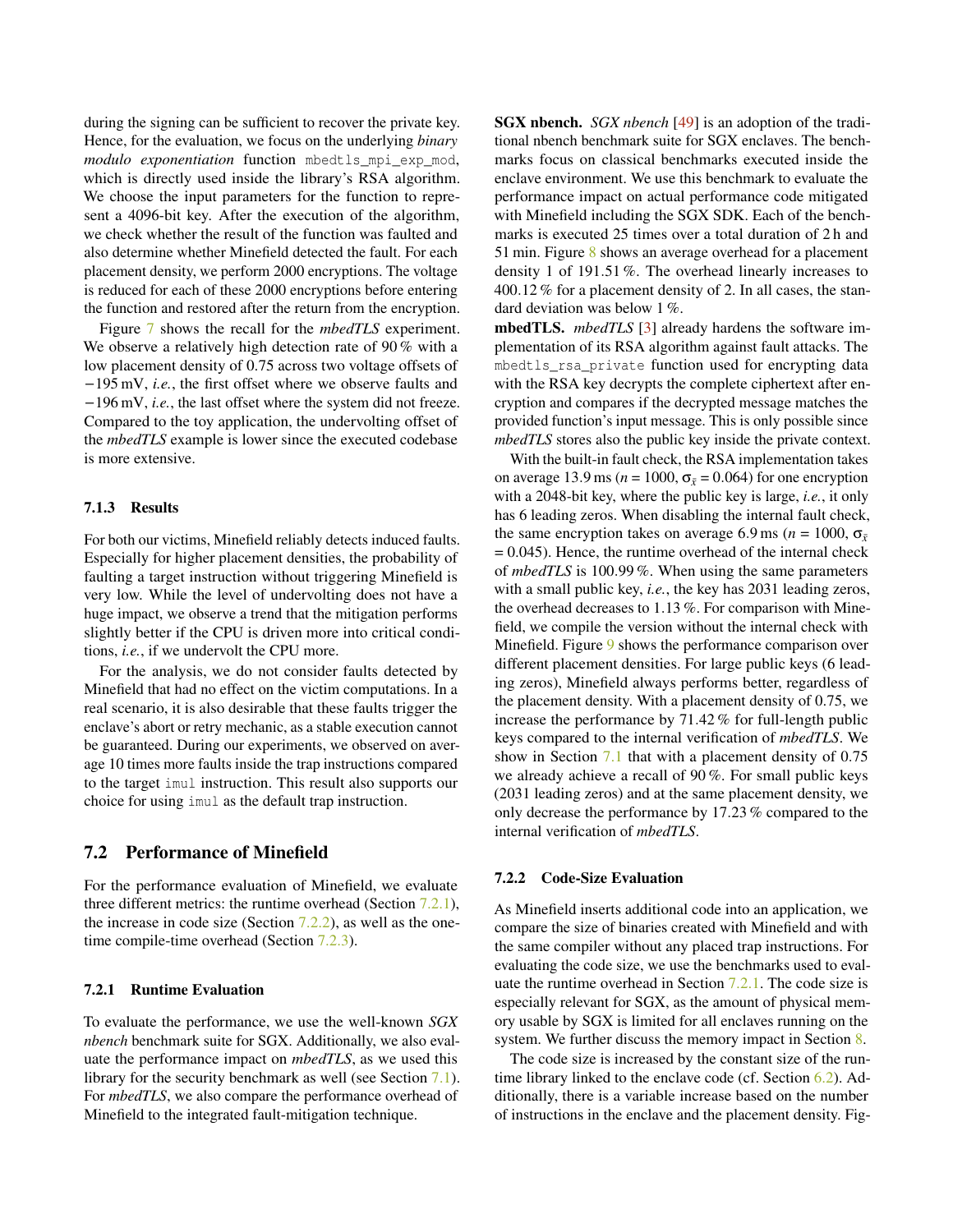<span id="page-11-2"></span>

Figure 8: The performance overhead of Minefield for the *sgx-nbench* benchmark over multiple placement densities. We observe a linear overhead with increasing placement density.

<span id="page-11-3"></span>

Figure 9: The performance comparison between the *mbedTLS* RSA verification and Minefield-protected version.

<span id="page-11-4"></span>

Figure 10: The increase of the code size for the various benchmarks over the placement density parameter of Minefield.

ure [10](#page-11-4) shows the code size increasing over the placement density parameter for the *SGX nbench*, *mbedTLS* and *SGXbench* benchmarks. In addition, we also show the increase in code size for trusted SGX SDK components such as the runtime system, the C library, and the C++ library.

As expected, we observe a nearly linear increase of the code size when using Minefield. However, even for large applications such as *SGX nbench*, protected with a placement density of 1, the absolute increase is only 274.5 kB.

#### <span id="page-11-1"></span>7.2.3 Compile-Time Evaluation

We analyze the impact on the compile time that Minefield has on enclaves. As a baseline, we compile the benchmarks without any mitigations enabled. We compare the compile time for different placement densities to this baseline.

<span id="page-11-5"></span>

Figure 11: The compile-time increase for the various benchmarks over the placement density parameter of Minefield.

Figure [11](#page-11-5) shows the average increase in compile time for the benchmarks. The placement density does not have a significant impact on the compile time. For a placement density of 0.5, the overhead is negligible, with on average around 0.78 %. Even for a placement density of 2, the overhead is only around 1.6 %, which amounts to less than 0.5 s for *mbedTLS*.

We conclude that the overhead on the compilation time is negligible, especially as this is a one-time overhead for the developer. This small overhead also makes it feasible to use Minefield in the development process, and not only for the final compilation of an SGX enclave.

## <span id="page-11-0"></span>7.3 Correctness of Minefield

In addition to the performance and security evaluation, we also verify that our Minefield prototype does not introduce any correctness problems.

Compiler Correctness. We explicitly tested the compiler by running a C compiler test suite  $[12]$  to ensure that we did not introduce any bugs. The test suite confirmed that the compiler changes did not have any adverse effect on the correctness. We also confirmed that *mbedTLS* works correctly with Minefield by running it without undervolting both in SGX and as a native application. For SGX, the SGX-nbench benchmark verifies the correctness of the computed results in addition to the performance. We did not encounter any errors. Integration Correctness. In addition to the correctness of the compiler itself, we also evaluated the correctness of our integration with the SGX SDK. We relied on SGX-bench [\[42\]](#page-15-18)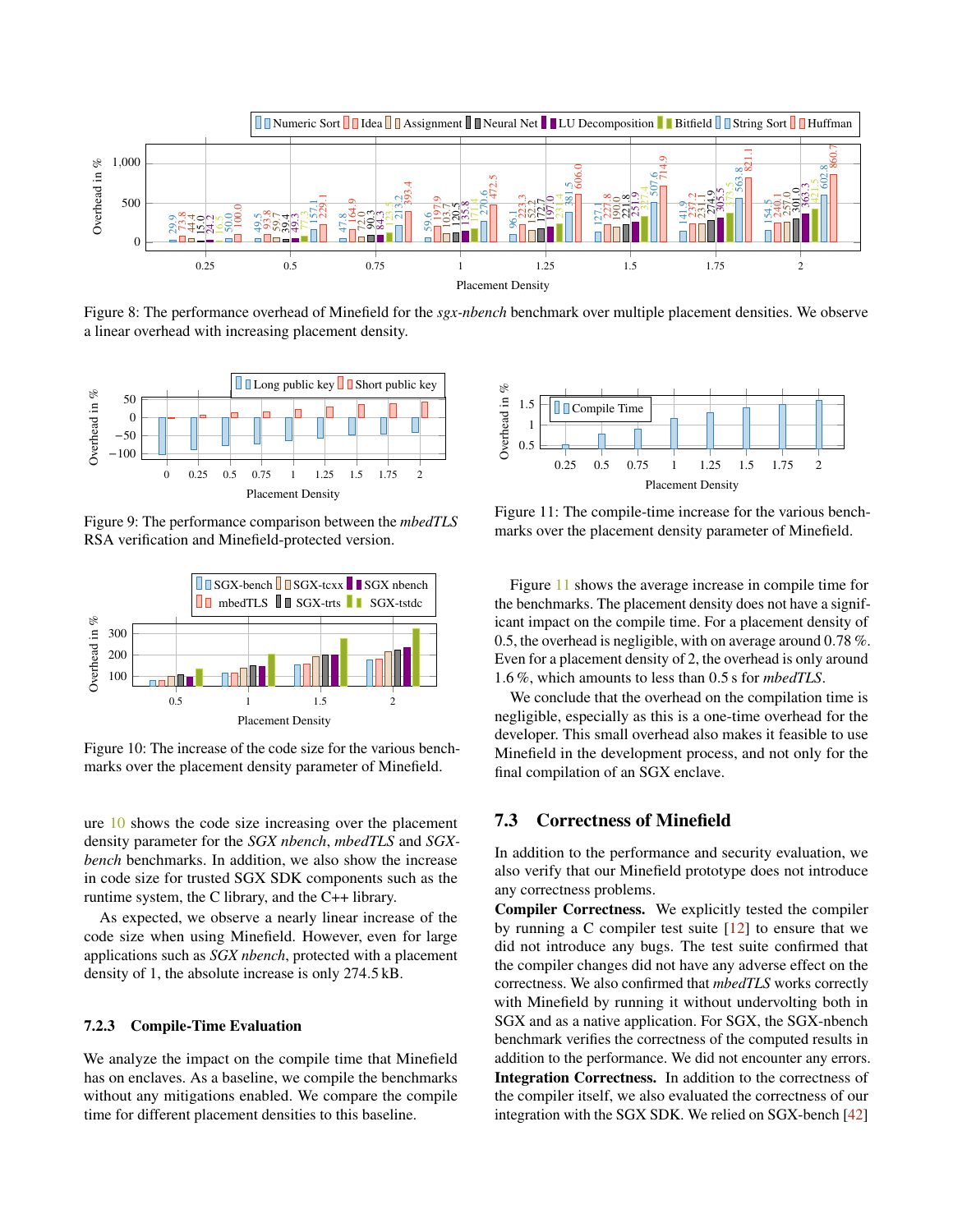to test the enclave interactions. SGX-bench is a small test suite for SGX enclaves to determine the performance of, e.g., enclave entries, enclave initialization, and enclave ocalls. We did not run into any bugs or crashes when running the test cases, showing that Minefield successfully works with the SGX SDK. Moreover, running our test enclaves with *mbedTLS* without undervolting also showed that the integration works.

#### <span id="page-12-0"></span>8 Discussion and Limitations

Current Mitigations. The currently active countermeasure against undervolting attacks on SGX enclaves prohibits the user from applying voltage offsets to the CPU. This removes a feature to gain additional performance or increase thermal thresholds against throttling. In addition, software-based fault mitigations either handwritten in cryptographic software or per compiler extension often focus on calculating results multiple times to check the correctness of the results against each other. While these mitigations provide a high level of security against fault attacks, they induce additional software complexity and performance overhead based on the type of instructions protected.

Hardware Undervolting. Starting from the 11th generation, Intel CPUs reuse fully integrated voltage regulator (FIVR) designs, previously abandoned after the 4th generation [\[11\]](#page-14-2). CPUs without a FIVR design expose the voltage regulators, allowing an attacker within our threat model (cf. Section [3\)](#page-2-0) to mount VoltPillager [\[15\]](#page-14-0) attacks. The voltage regulators are connected to a bus that receives commands from the CPU. VoltPillager directly sends these commands over the bus bypassing the CPU and the OCM. Although we performed the instruction analysis via the OCM, we argue that the observed fault behavior is independent of how the undervolt is issued. Therefore, we assume that Minefield is also applicable against hardware-based undervolting like VoltPillager, where the current mitigation to disable the OCM is ineffective.

Persistent Failing. Li et al. [\[36\]](#page-15-19) show that AMD SEV's "security-by-crash" is exploitable, similarly using Minefield without hindering an attacker from arbitrarily often restarting an enclave might result in an undetected fault. Intel SGX does not support any local replay-protected persistent state that is also protected against an attacker with physical access. Hence, an enclave cannot securely store any data that could be used to detect how often the enclave has already been started, without using a trusted remote server. Thus, an attacker can always restart an enclave arbitrarily often. Even when relying on the monotonic counters [\[24\]](#page-14-16) for counting restarts, an attacker can, e.g., remove the BIOS battery to destroy the counter, effectively resetting it [\[37\]](#page-15-11). The support for monotonic counters was discontinued in the Linux SGX-SDK [\[29\]](#page-14-21). However, the latest available documentation of the Windows SGX-SDK [\[28\]](#page-14-22) (March 2020) still lists these functions.

If a trusted remote server is available, we can either implement the replay protection with Intel's EPID scheme or other

rollback preventions. Intel's EPID group signature remote attestation scheme [\[31\]](#page-14-15) can verify that enclaves are part of a certain CPU group. Moreover, EPID supports the *named-base* mode that allows linking two signatures, *i.e.*, the verifier can determine if two signatures originate from the same signer. Therefore, when using the named-base mode, the verifier can deny the data exchange with enclaves that repeatedly restart, observe faults, or do not terminate. Matetic et al. [\[37\]](#page-15-11) present a rollback prevention for persistent state based on a distributed system. Hence, by relying on such a technique, Minefield could also implement persistent failing without requiring any hardware change. This would restrict an attacker to only a developer-defined number of induced faults per physical CPU. Performance and Memory Overhead. The performance and memory overhead of Minefield is adjustable by the place-ment density (cf. Section [6.1\)](#page-6-1) and affects only occasionally running SGX workloads, allowing the remaining system to benefit from undervolting and the resulting performance and energy gains. Unfortunately, adjusting the placement density also affects the security guarantees. We propose the following extensions for future work to reduce Minefield's overhead without affecting security.

First, Table [2](#page-16-0) shows a margin between imul faults and faults of different instructions. Minefield can utilize this margin by protecting regular imul instructions with additional redundancy or replacing them with functional equivalents. Due to this margin, the trap imul instructions observes substantially more faults at these lower voltages than the other susceptible instructions. Thus, increasing the detection capabilities retaining the same security guarantees with lower placement densities, improving performance.

Second, we can reduce the impact on branch prediction by replacing the check's cmp and jne instructions with instructions generating a GP-fault if Minefield detects a fault. We propose using xor to calculate the registers' difference followed by popcount giving the number of bit errors. Adding this number to the higher 16 bit of a 64 bit address makes the address non-canonical if a fault was detected. When accessing a non-canonical address, the CPU raises a GP-fault causing an asynchronous enclave exit [\[27\]](#page-14-6). The enclave can only be resumed at the internal signal handler, stopping further faulty code execution [\[24\]](#page-14-16).

Finally, the SGX driver ensures that enclaves that exceed the available EPC memory (usually 128 MB) can execute without limitations by swapping EPC pages [\[16\]](#page-14-5). Accessing a non-present EPC page introduces a latency of 13 103 cycles (*n*  $= 1000000$ ,  $\sigma_{\bar{x}} = 0.925$ ) to swap it back into the EPC on our Intel i5-8265U. We analyzed Intel and Synaptics production enclaves and found that their enclave sizes are below 3 MB. Furthermore, Intel's Ice Lake CPUs increase the available EPC memory up to 1 TB [\[30\]](#page-14-23). Therefore, we find Minefield's memory overhead for these enclaves tolerable.

Side Channels. Minefield does not protect against classical side-channel attacks on enclaves. Side channels are orthog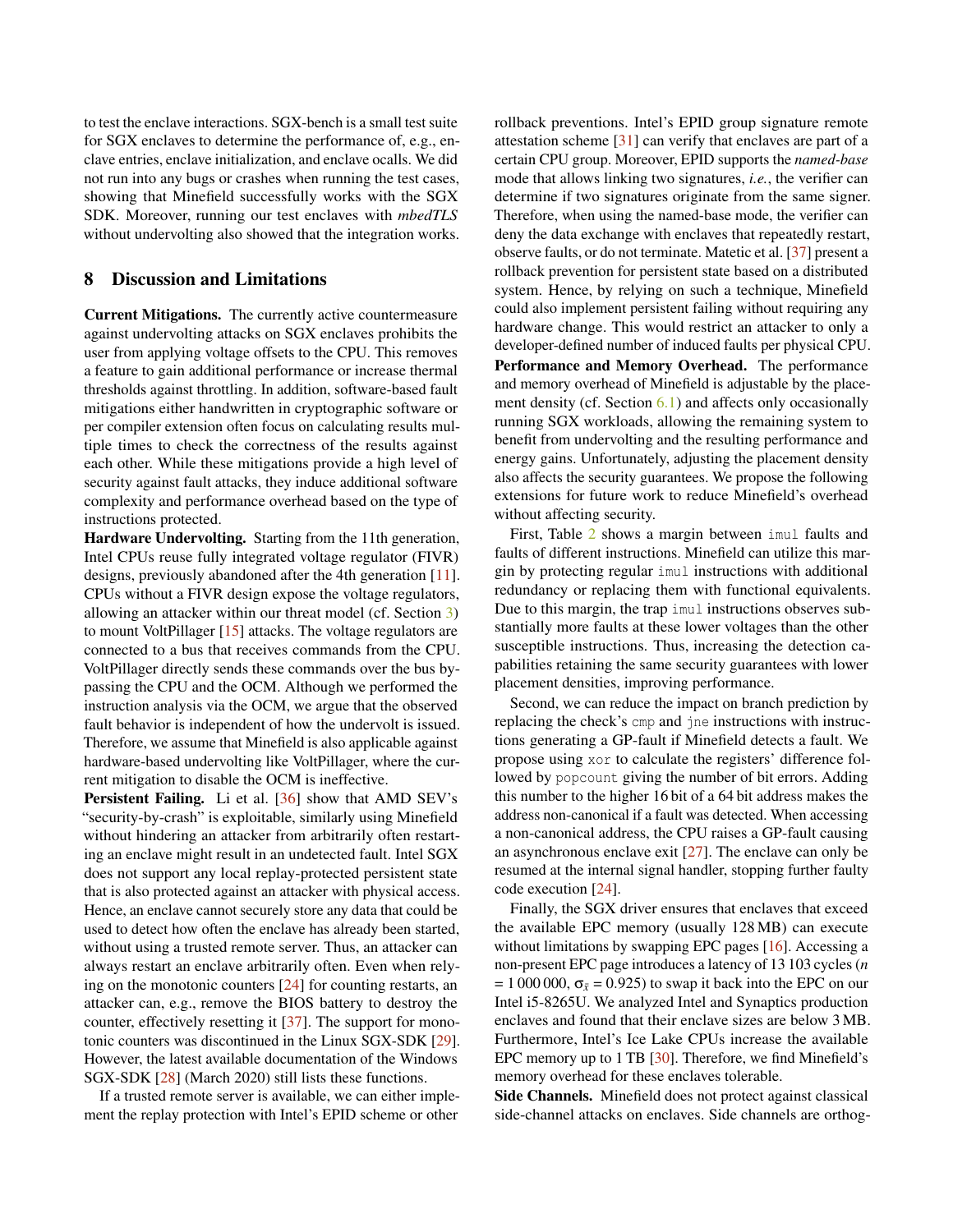onal to fault attacks and are thus out of scope for Minefield. Intel sees it as the developers responsibility to ensure that their code is free of side channels [\[25\]](#page-14-24). Importantly, Minefield does not introduce any new or additional side channels, as we decouple the instructions responsible for fault detection from the actual data processed by the enclave. However, if the enclave is already susceptible to side-channel attacks, Minefield might amplify the side-channel leakage. In the worst case, this can enable the exploitation of side channels that were previously considered not exploitable. For example, the inserted trap instructions might change a secret-dependent control flow within a cache line to a secret-dependent control flow on a cache line or even cache set granularity. Hence, for complete side-channel protection, developers have to ensure that all algorithms handling secrets are data oblivious [\[25\]](#page-14-24).

Other Architectures. The idea of Minefield is not restricted to any given architecture and has two requirements. First, the architecture needs an instruction that is more susceptible to undervolting faults than others. Second, all targets that can be faulted must be compilable with Minefield. If the architecture meets these requirements, Minefield can probabilistically protect code running on the system. The performance depends on all the susceptible instructions of that architecture.

Minefield is also applicable to other TEE alternatives such as ARM TrustZone and AMD SEV. Qiu et al. [\[40\]](#page-15-1) target ARM TrustZone with software undervolting faults and exploit faults in AES and RSA computations. Minefield could protect the target AES and RSA code if we port the compiler extension and the runtime library. Due to AMD's x86 instruction set, Minefield is directly applicable to AMD SEV workloads. As of writing this paper, there are no known software undervolting attacks against AMD. However, Buhren et al. [\[8\]](#page-13-9) exploit AMD SEV by inducing hardware undervolting faults to compromise the secure coprocessor responsible for transparent encryption. In this case, the attack compromises AMD SEV by exploiting code not protected by Minefield, breaking the second requirement and rendering the defense ineffective.

## <span id="page-13-0"></span>9 Conclusion

In this paper, we presented Minefield, the first software-level defense against DVFS attacks. We systematically analyze DVFS attacks and observe a timing gap of at least 57.8  $\mu$ s between every OCM transition, leading to random faults over a sequence of at least 57 thousand cycles. The trap instructions Minefield places in the victim code during compilation are highly susceptible to faults. Our evaluation showed that a density of 0.75 traps per instruction, *i.e.*, 1-2 traps after every second instruction reliably mitigates the currently known DVFS attacks on Intel CPUs, namely Plundervolt, V0ltpwn, VoltJockey, and VoltPillager. Minefield allows fine-grained selection of the performance-security tradeoff. For this strong security level, we observe overheads of 94.4 % on average on protected SGX enclaves. The performance of the remainder

of the system is entirely unaffected. Thus, we conclude that Minefield is an important alternative to a solution in hardware or microcode that comes with the prohibitive effect of disabling the OCM entirely.

## Acknowledgments

We thank the anonymous reviewers, especially our shepherd, Dave Tian, for their guidance, comments and suggestions. Additional funding was provided by a generous gift from Amazon. Any opinions, findings, conclusions, or recommendations expressed in this paper are those of the authors and do not necessarily reflect the views of the funding parties.

### References

- <span id="page-13-6"></span>[1] Martín Abadi, Mihai Budiu, Úlfar Erlingsson, and Jay Ligatti. Controlflow integrity. In Vijay Atluri, Catherine A. Meadows, and Ari Juels, editors, *Proceedings of the 12th ACM Conference on Computer and Communications Security, CCS 2005, Alexandria, VA, USA, November 7-11, 2005*, pages 340–353. ACM, 2005. doi:10.[1145/1102120](https://doi.org/10.1145/1102120.1102165).1102165.
- <span id="page-13-3"></span>[2] Andreas Abel and Jan Reineke. uops.info: Characterizing latency, throughput, and port usage of instructions on intel microarchitectures. In Iris Bahar, Maurice Herlihy, Emmett Witchel, and Alvin R. Lebeck, editors, *Proceedings of the Twenty-Fourth International Conference on Architectural Support for Programming Languages and Operating Systems, ASPLOS 2019, Providence, RI, USA, April 13-17, 2019*, pages 673–686. ACM, 2019. doi:10.[1145/3297858](https://doi.org/10.1145/3297858.3304062).3304062.
- <span id="page-13-7"></span>[3] ARM. mbed TLS, 2020. URL: [https:///tls](https:///tls.mbed.org).mbed.org.
- <span id="page-13-8"></span>[4] ARM. Security Advisories - Tech Updates - Mbed TLS, 2020. URL: https://tls.mbed.[org/tech-updates/security-advisories](https://tls.mbed.org/tech-updates/security-advisories).
- <span id="page-13-4"></span>[5] Alessandro Barenghi, Luca Breveglieri, Israel Koren, Gerardo Pelosi, and Francesco Regazzoni. Countermeasures against fault attacks on software implemented AES: effectiveness and cost. In *Proceedings of the 5th Workshop on Embedded Systems Security, WESS 2010, Scottsdale, AZ, USA, October 24, 2010*, page 7. ACM, 2010. doi:10.[1145/1873548](https://doi.org/10.1145/1873548.1873555).1873555.
- <span id="page-13-5"></span>[6] Dan Boneh, Richard A. DeMillo, and Richard J. Lipton. On the importance of checking cryptographic protocols for faults (extended abstract). In Walter Fumy, editor, *Advances in Cryptology - EUROCRYPT '97, International Conference on the Theory and Application of Cryptographic Techniques, Konstanz, Germany, May 11-15, 1997, Proceeding*, volume 1233 of *Lecture Notes in Computer Science*, pages 37–51. Springer, 1997. doi:10.[1007/3-540-69053-0](https://doi.org/10.1007/3-540-69053-0_4)\\_4.
- <span id="page-13-1"></span>[7] Ferdinand Brasser, Urs Müller, Alexandra Dmitrienko, Kari Kostiainen, Srdjan Capkun, and Ahmad-Reza Sadeghi. Software grand exposure: SGX cache attacks are practical. In William Enck and Collin Mulliner, editors, *11th USENIX Workshop on Offensive Technologies, WOOT 2017, Vancouver, BC, Canada, August 14-15, 2017*. USENIX Association, 2017. URL: https://www.usenix.[org/conference/woot17/](https://www.usenix.org/conference/woot17/workshop-program/presentation/brasser) [workshop-program/presentation/brasser](https://www.usenix.org/conference/woot17/workshop-program/presentation/brasser).
- <span id="page-13-9"></span>[8] Robert Buhren, Hans-Niklas Jacob, Thilo Krachenfels, and Jean-Pierre Seifert. One glitch to rule them all: Fault injection attacks against amd's secure encrypted virtualization. In *Proceedings of the 2021 ACM SIGSAC Conference on Computer and Communications Security*, pages 2875–2889, 2021.
- <span id="page-13-2"></span>[9] Jo Van Bulck, Marina Minkin, Ofir Weisse, Daniel Genkin, Baris Kasikci, Frank Piessens, Mark Silberstein, Thomas F. Wenisch, Yuval Yarom, and Raoul Strackx. Foreshadow: Extracting the keys to the intel SGX kingdom with transient out-of-order execution. In William Enck and Adrienne Porter Felt, editors,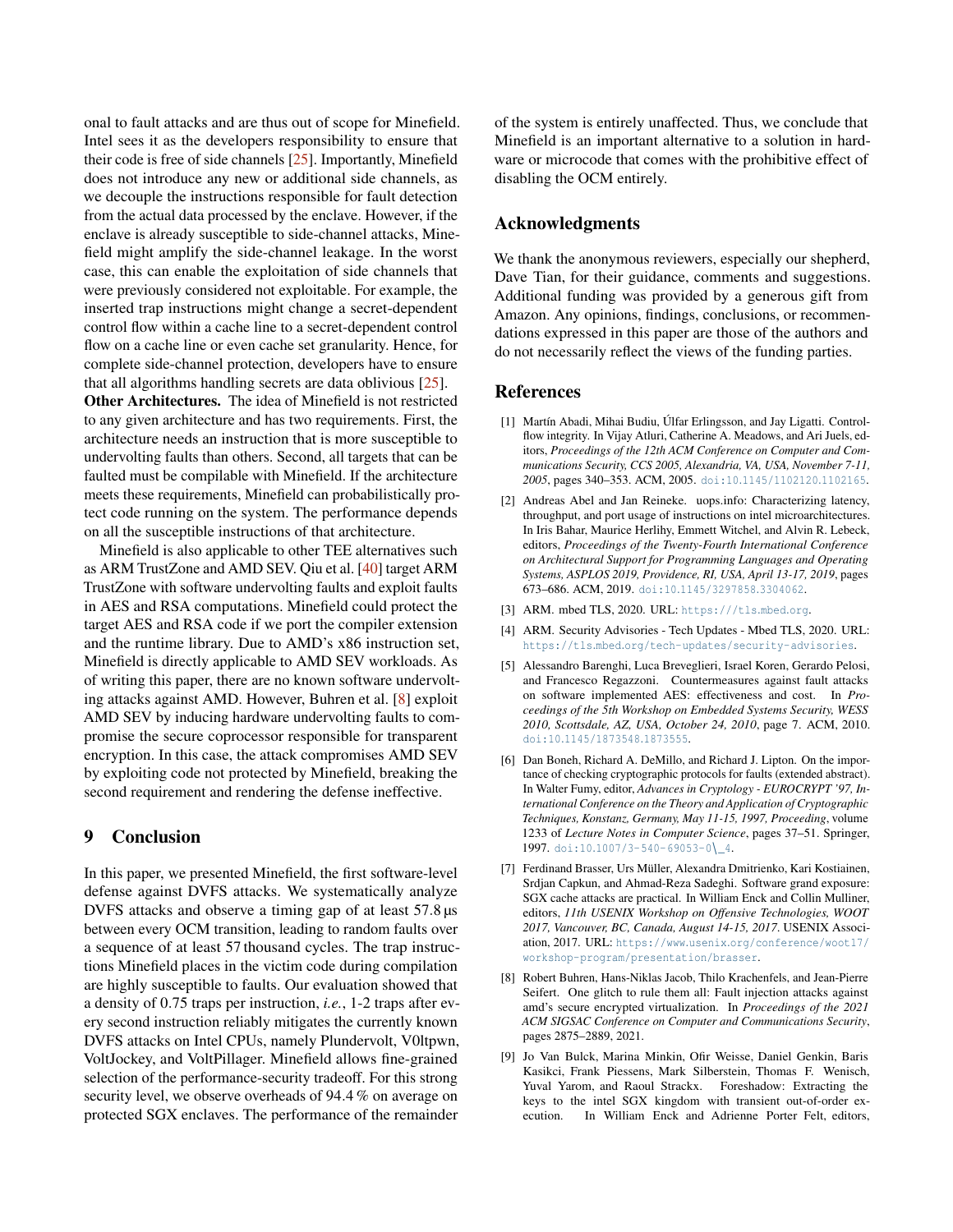*27th USENIX Security Symposium, USENIX Security 2018, Baltimore, MD, USA, August 15-17, 2018*, pages 991–1008. USENIX Association, 2018. URL: https://www.usenix.[org/conference/](https://www.usenix.org/conference/usenixsecurity18/presentation/bulck) [usenixsecurity18/presentation/bulck](https://www.usenix.org/conference/usenixsecurity18/presentation/bulck).

- <span id="page-14-7"></span>[10] Jo Van Bulck, Frank Piessens, and Raoul Strackx. Sgx-step: A practical attack framework for precise enclave execution control. In *Proceedings of the 2nd Workshop on System Software for Trusted Execution, Sys-TEX@SOSP 2017, Shanghai, China, October 28, 2017*, pages 4:1–4:6. ACM, 2017. doi:10.[1145/3152701](https://doi.org/10.1145/3152701.3152706).3152706.
- <span id="page-14-2"></span>[11] Edward A Burton, Gerhard Schrom, Fabrice Paillet, Jonathan Douglas, William J Lambert, Kaladhar Radhakrishnan, and Michael J Hill. Fivr—fully integrated voltage regulators on 4th generation intel® core™ socs. In *2014 IEEE Applied Power Electronics Conference and Exposition-APEC 2014*, pages 432–439. IEEE, 2014.
- <span id="page-14-20"></span>[12] Andrew Chambers. c-testsuite, 2020. URL: [https://github](https://github.com/c-testsuite/c-testsuite).com/c[testsuite/c-testsuite](https://github.com/c-testsuite/c-testsuite).
- <span id="page-14-8"></span>[13] Guoxing Chen, Mengyuan Li, Fengwei Zhang, and Yinqian Zhang. Defeating speculative-execution attacks on SGX with hyperrace. In *2019 IEEE Conference on Dependable and Secure Computing, DSC 2019, Hangzhou, China, November 18-20, 2019*, pages 1–8. IEEE, 2019. doi:10.[1109/DSC47296](https://doi.org/10.1109/DSC47296.2019.8937682).2019.8937682.
- <span id="page-14-17"></span>[14] Zhi Chen, Junjie Shen, Alex Nicolau, Alexander V. Veidenbaum, Nahid Farhady Ghalaty, and Rosario Cammarota. CAMFAS: A compiler approach to mitigate fault attacks via enhanced simdization. In *2017 Workshop on Fault Diagnosis and Tolerance in Cryptography, FDTC 2017, Taipei, Taiwan, September 25, 2017*, pages 57–64. IEEE Computer Society, 2017. doi:10.[1109/FDTC](https://doi.org/10.1109/FDTC.2017.10).2017.10.
- <span id="page-14-0"></span>[15] Zitai Chen, Georgios Vasilakis, Kit Murdock, Edward Dean, David Oswald, and Flavio D. Garcia. Voltpillager: Hardware-based fault injection attacks against intel SGX enclaves using the SVID voltage scaling interface. In Michael Bailey and Rachel Greenstadt, editors, *30th USENIX Security Symposium, USENIX Security 2021, August 11-13, 2021*, pages 699–716. USENIX Association, 2021. URL: https://www.usenix.[org/conference/](https://www.usenix.org/conference/usenixsecurity21/presentation/chen-zitai) [usenixsecurity21/presentation/chen-zitai](https://www.usenix.org/conference/usenixsecurity21/presentation/chen-zitai).
- <span id="page-14-5"></span>[16] Victor Costan and Srinivas Devadas. Intel SGX explained. *IACR Cryptol. ePrint Arch.*, page 86, 2016. URL: [http://eprint](http://eprint.iacr.org/2016/086).iacr.org/ [2016/086](http://eprint.iacr.org/2016/086).
- <span id="page-14-3"></span>[17] Douglas Black. Intel & OEMs are disabling undervolting. Here's how to re-enable it, 2020. URL: https://www.[ultrabookreview](https://www.ultrabookreview.com/37095-dells-disabling-undervolting-on-their-laptops-heres-how-to-re-enable-it/).com/ [37095-dells-disabling-undervolting-on-their-laptops](https://www.ultrabookreview.com/37095-dells-disabling-undervolting-on-their-laptops-heres-how-to-re-enable-it/)[heres-how-to-re-enable-it/](https://www.ultrabookreview.com/37095-dells-disabling-undervolting-on-their-laptops-heres-how-to-re-enable-it/).
- <span id="page-14-11"></span>[18] Thomas Fuhr, Éliane Jaulmes, Victor Lomné, and Adrian Thillard. Fault attacks on AES with faulty ciphertexts only. In Wieland Fischer and Jörn-Marc Schmidt, editors, *2013 Workshop on Fault Diagnosis and Tolerance in Cryptography, Los Alamitos, CA, USA, August 20, 2013*, pages 108–118. IEEE Computer Society, 2013. [doi:10](https://doi.org/10.1109/FDTC.2013.18).1109/ [FDTC](https://doi.org/10.1109/FDTC.2013.18).2013.18.
- <span id="page-14-13"></span>[19] Nahid Farhady Ghalaty, Bilgiday Yuce, Mostafa M. I. Taha, and Patrick Schaumont. Differential fault intensity analysis. In Assia Tria and Dooho Choi, editors, *2014 Workshop on Fault Diagnosis and Tolerance in Cryptography, FDTC 2014, Busan, South Korea, September 23, 2014*, pages 49–58. IEEE Computer Society, 2014. doi:10.[1109/FDTC](https://doi.org/10.1109/FDTC.2014.15).2014.15.
- <span id="page-14-10"></span>[20] Christophe Giraud and Hugues Thiebeauld. A survey on fault attacks. In Jean-Jacques Quisquater, Pierre Paradinas, Yves Deswarte, and Anas Abou El Kalam, editors, *Smart Card Research and Advanced Applications VI, IFIP 18th World Computer Congress, TC8/WG8.8 & TC11/WG11.2 Sixth International Conference on Smart Card Research and Advanced Applications (CARDIS), 22-27 August 2004, Toulouse, France*, volume 153 of *IFIP*, pages 159–176. Kluwer/Springer, 2004. doi:10.[1007/1-4020-8147-2](https://doi.org/10.1007/1-4020-8147-2_11)\\_11.
- <span id="page-14-9"></span>[21] Daniel Gruss, Julian Lettner, Felix Schuster, Olga Ohrimenko, István Haller, and Manuel Costa. Strong and efficient cache side-channel protection using hardware transactional memory. In Engin Kirda and Thomas Ristenpart, editors, *26th USENIX Security Symposium, USENIX Security 2017, Vancouver, BC, Canada, August 16-18, 2017*, pages 217–233. USENIX Association, 2017. URL: https://www.usenix.[org/conference/usenixsecurity17/](https://www.usenix.org/conference/usenixsecurity17/technical-sessions/presentation/gruss) [technical-sessions/presentation/gruss](https://www.usenix.org/conference/usenixsecurity17/technical-sessions/presentation/gruss).
- <span id="page-14-4"></span>[22] Hacker News. Plundervolt: Software-Based Fault Injection Attacks Against Intel SGX, 2019. URL: [https://news](https://news.ycombinator.com/item?id=21759683).ycombinator.com/ item?id=[21759683](https://news.ycombinator.com/item?id=21759683).
- <span id="page-14-12"></span>[23] Ludger Hemme. A differential fault attack against early rounds of (triple-)des. In Marc Joye and Jean-Jacques Quisquater, editors, *Cryptographic Hardware and Embedded Systems - CHES 2004: 6th International Workshop Cambridge, MA, USA, August 11-13, 2004. Proceedings*, volume 3156 of *Lecture Notes in Computer Science*, pages 254–267. Springer, 2004. doi:10.[1007/978-3-540-28632-5](https://doi.org/10.1007/978-3-540-28632-5_19)\\_19.
- <span id="page-14-16"></span>[24] Intel. Intel Software Guard Extensions SDK for Linux OS Developer Reference, May 2016. Rev 1.5.
- <span id="page-14-24"></span>[25] Intel. Guidelines for Mitigating Timing Side Channels Against Cryptographic Implementations, 2019. URL: https://software.intel.[com/security-software-guidance/](https://software.intel.com/security-software-guidance/secure-coding/guidelines-mitigating-timing-side-channels-against-cryptographic-implementations) [secure-coding/guidelines-mitigating-timing-side](https://software.intel.com/security-software-guidance/secure-coding/guidelines-mitigating-timing-side-channels-against-cryptographic-implementations)[channels-against-cryptographic-implementations](https://software.intel.com/security-software-guidance/secure-coding/guidelines-mitigating-timing-side-channels-against-cryptographic-implementations).
- <span id="page-14-19"></span>[26] Intel. Intel 64 and IA-32 Architectures Software Developer's Manual Volume 2 (2A, 2B & 2C): Instruction Set Reference, A-Z, 2019.
- <span id="page-14-6"></span>[27] Intel. Intel 64 and IA-32 Architectures Software Developer's Manual, Volume 3 (3A, 3B & 3C): System Programming Guide, 2019.
- <span id="page-14-22"></span>[28] Intel. Intel SGX SDK Developer Reference for Windows\*, 2020. URL: https://software.intel.[com/content/www/us/en/develop/](https://software.intel.com/content/www/us/en/develop/download/sgx-sdk-developer-reference-windows.html) [download/sgx-sdk-developer-reference-windows](https://software.intel.com/content/www/us/en/develop/download/sgx-sdk-developer-reference-windows.html).html.
- <span id="page-14-21"></span>[29] Intel. Unable to find alternatives to monotonic counter application programming interfaces (apis) in intel software guard extensions (intel sgx) for linux to prevent sealing rollback attacks, 2021. URL: [https:](https://www.intel.com/content/www/us/en/support/articles/000057968/software/intel-security-products.html) //www.intel.[com/content/www/us/en/support/articles/](https://www.intel.com/content/www/us/en/support/articles/000057968/software/intel-security-products.html) [000057968/software/intel-security-products](https://www.intel.com/content/www/us/en/support/articles/000057968/software/intel-security-products.html).html.
- <span id="page-14-23"></span>[30] Intel. What Technology Change Enables 1 Terabyte (TB) Enclave Page Cache (EPC) size in 3rd Generation Intel Xeon Scalable Processor Platforms?, 2021. URL: [https:](https://www.intel.com/content/www/us/en/support/articles/000059614/software/intel-security-products.html) //www.intel.[com/content/www/us/en/support/articles/](https://www.intel.com/content/www/us/en/support/articles/000059614/software/intel-security-products.html) [000059614/software/intel-security-products](https://www.intel.com/content/www/us/en/support/articles/000059614/software/intel-security-products.html).html.
- <span id="page-14-15"></span>[31] Simon Johnson, Vinnie Scarlata, Carlos Rozas, Ernie Brickell, and Frank Mckeen. Intel software guard extensions: Epid provisioning and attestation services, 2016.
- <span id="page-14-1"></span>[32] Zijo Kenjar, Tommaso Frassetto, David Gens, Michael Franz, and Ahmad-Reza Sadeghi. V0ltpwn: Attacking x86 processor integrity from software. In Srdjan Capkun and Franziska Roesner, editors, *29th USENIX Security Symposium, USENIX Security 2020, August 12-14, 2020*, pages 1445–1461. USENIX Association, 2020. URL: https://www.usenix.[org/conference/](https://www.usenix.org/conference/usenixsecurity20/presentation/kenjar) [usenixsecurity20/presentation/kenjar](https://www.usenix.org/conference/usenixsecurity20/presentation/kenjar).
- <span id="page-14-14"></span>[33] Yoongu Kim, Ross Daly, Jeremie S. Kim, Chris Fallin, Ji-Hye Lee, Donghyuk Lee, Chris Wilkerson, Konrad Lai, and Onur Mutlu. Flipping bits in memory without accessing them: An experimental study of DRAM disturbance errors. In *ACM/IEEE 41st International Symposium on Computer Architecture, ISCA 2014, Minneapolis, MN, USA, June 14-18, 2014*, pages 361–372. IEEE Computer Society, 2014. doi:10.[1109/ISCA](https://doi.org/10.1109/ISCA.2014.6853210).2014.6853210.
- <span id="page-14-18"></span>[34] Chris Lattner and Vikram S. Adve. LLVM: A compilation framework for lifelong program analysis & transformation. In *2nd IEEE / ACM International Symposium on Code Generation and Optimization (CGO 2004), 20-24 March 2004, San Jose, CA, USA*, pages 75–88. IEEE Computer Society, 2004. doi:10.[1109/CGO](https://doi.org/10.1109/CGO.2004.1281665).2004.1281665.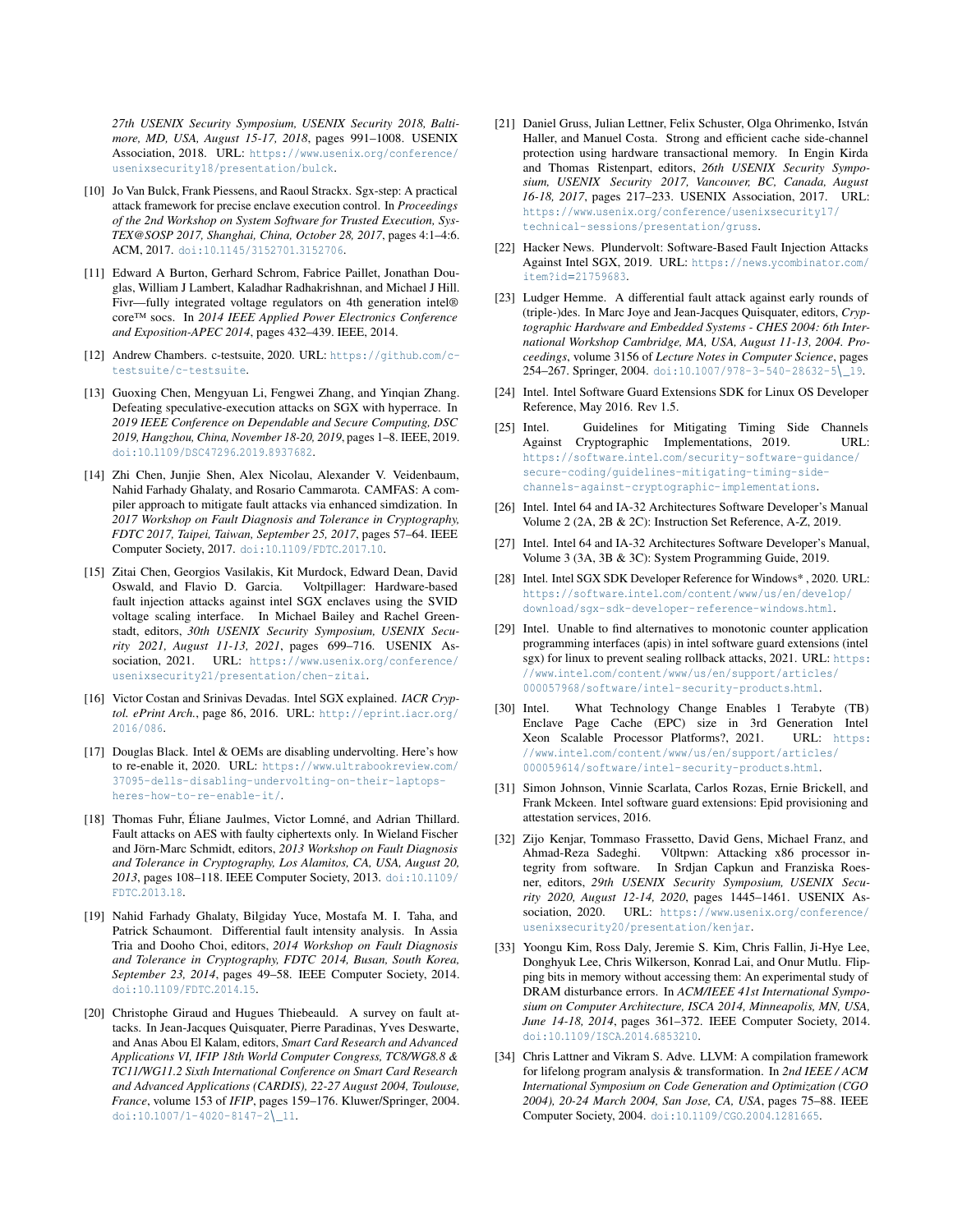- <span id="page-15-4"></span>[35] Jae-Hyuk Lee, Jin Soo Jang, Yeongjin Jang, Nohyun Kwak, Yeseul Choi, Changho Choi, Taesoo Kim, Marcus Peinado, and Brent ByungHoon Kang. Hacking in darkness: Return-oriented programming against secure enclaves. In Engin Kirda and Thomas Ristenpart, editors, *26th USENIX Security Symposium, USENIX Security 2017, Vancouver, BC, Canada, August 16- 18, 2017*, pages 523–539. USENIX Association, 2017. URL: https://www.usenix.[org/conference/usenixsecurity17/](https://www.usenix.org/conference/usenixsecurity17/technical-sessions/presentation/lee-jaehyuk) [technical-sessions/presentation/lee-jaehyuk](https://www.usenix.org/conference/usenixsecurity17/technical-sessions/presentation/lee-jaehyuk).
- <span id="page-15-19"></span>[36] Mengyuan Li, Yinqian Zhang, and Zhiqiang Lin. Crossline: Breaking" security-by-crash" based memory isolation in amd sev. In *Proceedings of the 2021 ACM SIGSAC Conference on Computer and Communications Security*, pages 2937–2950, 2021.
- <span id="page-15-11"></span>[37] Sinisa Matetic, Mansoor Ahmed, Kari Kostiainen, Aritra Dhar, David M. Sommer, Arthur Gervais, Ari Juels, and Srdjan Capkun. ROTE: rollback protection for trusted execution. In Engin Kirda and Thomas Ristenpart, editors, *26th USENIX Security Symposium, USENIX Security 2017, Vancouver, BC, Canada, August 16-18, 2017*, pages 1289–1306. USENIX Association, 2017. URL: https://www.usenix.[org/conference/usenixsecurity17/](https://www.usenix.org/conference/usenixsecurity17/technical-sessions/presentation/matetic) [technical-sessions/presentation/matetic](https://www.usenix.org/conference/usenixsecurity17/technical-sessions/presentation/matetic).
- <span id="page-15-0"></span>[38] Kit Murdock, David F. Oswald, Flavio D. Garcia, Jo Van Bulck, Daniel Gruss, and Frank Piessens. Plundervolt: Software-based fault injection attacks against intel SGX. In *2020 IEEE Symposium on Security and Privacy, SP 2020, San Francisco, CA, USA, May 18-21, 2020*, pages 1466–1482. IEEE, 2020. doi:10.[1109/SP40000](https://doi.org/10.1109/SP40000.2020.00057).2020.00057.
- <span id="page-15-13"></span>[39] Sikhar Patranabis, Abhishek Chakraborty, Phuong Ha Nguyen, and Debdeep Mukhopadhyay. A biased fault attack on the time redundancy countermeasure for AES. In Stefan Mangard and Axel Y. Poschmann, editors, *Constructive Side-Channel Analysis and Secure Design - 6th International Workshop, COSADE 2015, Berlin, Germany, April 13- 14, 2015. Revised Selected Papers*, volume 9064 of *Lecture Notes in Computer Science*, pages 189–203. Springer, 2015. doi:10.[1007/978-](https://doi.org/10.1007/978-3-319-21476-4_13) [3-319-21476-4](https://doi.org/10.1007/978-3-319-21476-4_13)\\_13.
- <span id="page-15-1"></span>[40] Pengfei Qiu, Dongsheng Wang, Yongqiang Lyu, and Gang Qu. Voltjockey: Breaching trustzone by software-controlled voltage manipulation over multi-core frequencies. In Lorenzo Cavallaro, Johannes Kinder, XiaoFeng Wang, and Jonathan Katz, editors, *Proceedings of the 2019 ACM SIGSAC Conference on Computer and Communications Security, CCS 2019, London, UK, November 11-15, 2019*, pages 195–209. ACM, 2019. doi:10.[1145/3319535](https://doi.org/10.1145/3319535.3354201).3354201.
- <span id="page-15-2"></span>[41] Pengfei Qiu, Dongsheng Wang, Yongqiang Lyu, and Gang Qu. Voltjockey: Breaking SGX by software-controlled voltage-induced hardware faults. In *Asian Hardware Oriented Security and Trust Symposium, AsianHOST 2019, Xi'an, China, December 16-17, 2019*, pages 1–6. IEEE, 2019. doi:10.[1109/AsianHOST47458](https://doi.org/10.1109/AsianHOST47458.2019.9006701).2019.9006701.
- <span id="page-15-18"></span>[42] Raul Quinonez. SGXBENCH framework for benchmarking SGX enclaves, 2018. URL: https://github.[com/sgxbench/sgxbench](https://github.com/sgxbench/sgxbench).
- <span id="page-15-8"></span>[43] Michael Schwarz and Daniel Gruss. How trusted execution environments fuel research on microarchitectural attacks. *IEEE Secur. Priv.*, 18(5):18–27, 2020. doi:10.[1109/MSEC](https://doi.org/10.1109/MSEC.2020.2993896).2020.2993896.
- <span id="page-15-9"></span>[44] Michael Schwarz, Moritz Lipp, Daniel Moghimi, Jo Van Bulck, Julian Stecklina, Thomas Prescher, and Daniel Gruss. Zombieload: Crossprivilege-boundary data sampling. In Lorenzo Cavallaro, Johannes Kinder, XiaoFeng Wang, and Jonathan Katz, editors, *Proceedings of the 2019 ACM SIGSAC Conference on Computer and Communications Security, CCS 2019, London, UK, November 11-15, 2019*, pages 753– 768. ACM, 2019. doi:10.[1145/3319535](https://doi.org/10.1145/3319535.3354252).3354252.
- <span id="page-15-6"></span>[45] Michael Schwarz, Samuel Weiser, Daniel Gruss, Clémentine Maurice, and Stefan Mangard. Malware guard extension: Using SGX to conceal cache attacks. In Michalis Polychronakis and Michael Meier, editors, *Detection of Intrusions and Malware, and Vulnerability Assessment - 14th International Conference, DIMVA 2017, Bonn, Germany, July 6-7, 2017, Proceedings*, volume 10327 of *Lecture Notes in Computer Science*, pages 3–24. Springer, 2017. doi:10.[1007/978-3-319-60876-](https://doi.org/10.1007/978-3-319-60876-1_1)  $1\left\{ \_\right\}$ .
- <span id="page-15-10"></span>[46] Ming-Wei Shih, Sangho Lee, Taesoo Kim, and Marcus Peinado. T-SGX: eradicating controlled-channel attacks against enclave programs. In *24th Annual Network and Distributed System Security Symposium, NDSS 2017, San Diego, California, USA, February 26 - March 1, 2017*. The Internet Society, 2017. URL: https://www.ndss-symposium.[org/ndss2017/ndss-](https://www.ndss-symposium.org/ndss2017/ndss-2017-programme/t-sgx-eradicating-controlled-channel-attacks-against-enclave-programs/)[2017-programme/t-sgx-eradicating-controlled-channel](https://www.ndss-symposium.org/ndss2017/ndss-2017-programme/t-sgx-eradicating-controlled-channel-attacks-against-enclave-programs/)[attacks-against-enclave-programs/](https://www.ndss-symposium.org/ndss2017/ndss-2017-programme/t-sgx-eradicating-controlled-channel-attacks-against-enclave-programs/).
- <span id="page-15-15"></span>[47] Laszlo Szekeres, Mathias Payer, Tao Wei, and Dawn Song. Sok: Eternal war in memory. In *2013 IEEE Symposium on Security and Privacy, SP 2013, Berkeley, CA, USA, May 19-22, 2013*, pages 48–62. IEEE Computer Society, 2013. doi:10.[1109/SP](https://doi.org/10.1109/SP.2013.13).2013.13.
- <span id="page-15-3"></span>[48] Adrian Tang, Simha Sethumadhavan, and Salvatore J. Stolfo. CLKSCREW: exposing the perils of security-oblivious energy management. In Engin Kirda and Thomas Ristenpart, editors, *26th USENIX Security Symposium, USENIX Security 2017, Vancouver, BC, Canada, August 16-18, 2017*, pages 1057–1074. USENIX Association, 2017. URL: https://www.usenix.[org/conference/](https://www.usenix.org/conference/usenixsecurity17/technical-sessions/presentation/tang) [usenixsecurity17/technical-sessions/presentation/tang](https://www.usenix.org/conference/usenixsecurity17/technical-sessions/presentation/tang).
- <span id="page-15-17"></span>[49] utds3lab. Adaptation of nbench-byte-2.2.3 for Intel SGX, 2017. URL: https://github.[com/utds3lab/sgx-nbench](https://github.com/utds3lab/sgx-nbench).
- <span id="page-15-5"></span>[50] Nico Weichbrodt, Anil Kurmus, Peter R. Pietzuch, and Rüdiger Kapitza. Asyncshock: Exploiting synchronisation bugs in intel SGX enclaves. In Ioannis G. Askoxylakis, Sotiris Ioannidis, Sokratis K. Katsikas, and Catherine A. Meadows, editors, *Computer Security - ESORICS 2016 - 21st European Symposium on Research in Computer Security, Heraklion, Greece, September 26-30, 2016, Proceedings, Part I*, volume 9878 of *Lecture Notes in Computer Science*, pages 440–457. Springer, 2016. doi:10.[1007/978-3-319-45744-4](https://doi.org/10.1007/978-3-319-45744-4_22)\ 22.
- <span id="page-15-7"></span>[51] Yuanzhong Xu, Weidong Cui, and Marcus Peinado. Controlled-channel attacks: Deterministic side channels for untrusted operating systems. In *2015 IEEE Symposium on Security and Privacy, SP 2015, San Jose, CA, USA, May 17-21, 2015*, pages 640–656. IEEE Computer Society, 2015. doi:10.[1109/SP](https://doi.org/10.1109/SP.2015.45).2015.45.
- <span id="page-15-16"></span>[52] Fan Zhang. mbedtls-SGX: a TLS stack in SGX, 2019. URL: [https:](https://github.com/bl4ck5un/mbedtls-SGX) //github.[com/bl4ck5un/mbedtls-SGX](https://github.com/bl4ck5un/mbedtls-SGX).

# <span id="page-15-14"></span>A Faulting Bits

Table [1](#page-16-1) shows the analysis of which bit flips we observed for the instructions. We recorded each bitflip, analyzed the direction to which the bit flipped, and reported the overall flip tendency of the faulty bits. We observe that logical vector instructions have a high probability for stuck-at-zero bitflips. Furthermore, we also found that some vector operations introduce interesting faulting behavior, e.g., the vector comparison instruction shows bitflip within a given element.

## <span id="page-15-12"></span>B Instruction Analysis

Table [2](#page-16-0) shows the detailed first faulting points for all the faulted instructions we found. We tested the faulted instruction across all our available CPUs with SGX support. We compiled the faultable instruction with the trap instruction to verify that the generated faults are indeed detectable with a given trap instruction. We executed it with the reported undervolting offset.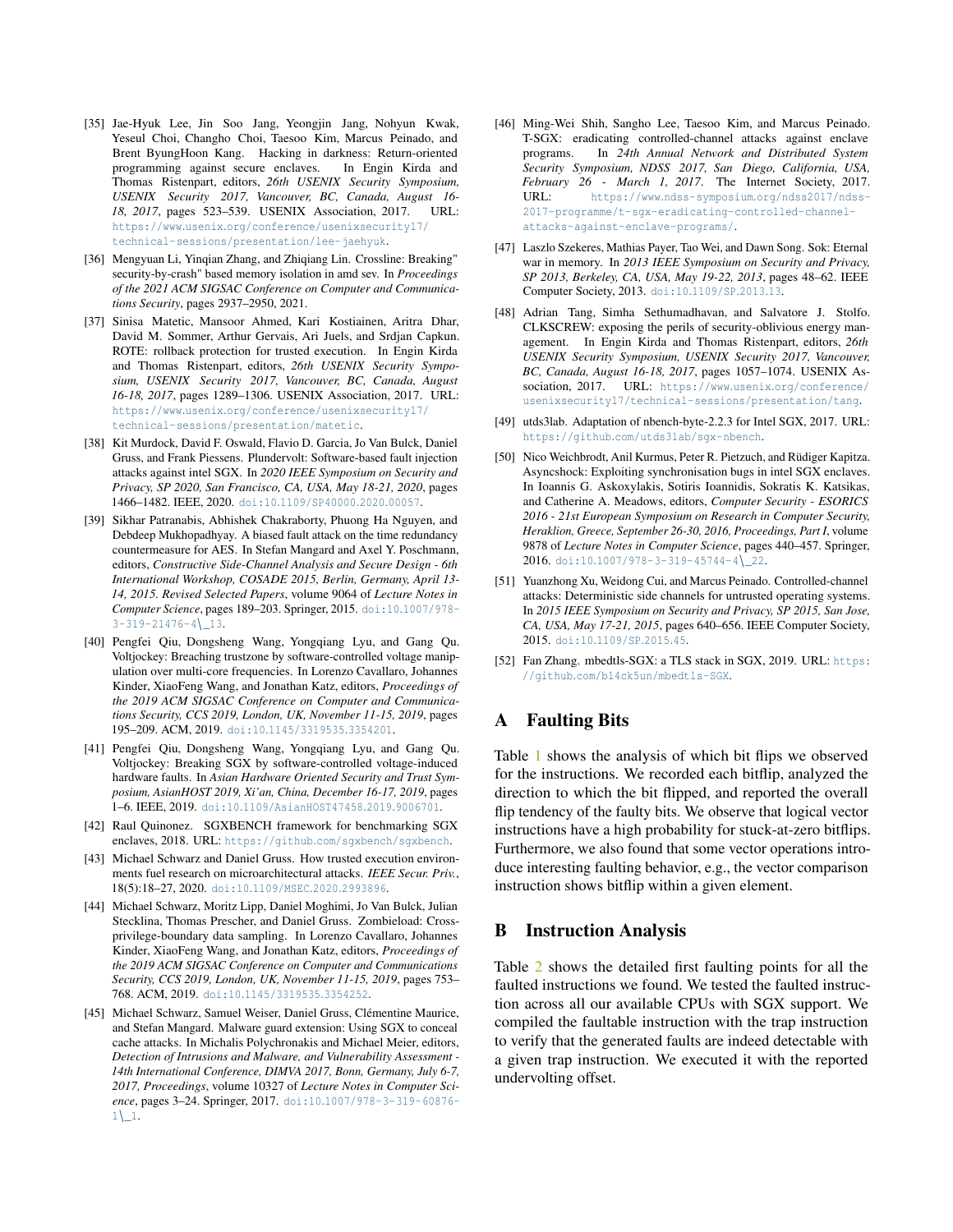<span id="page-16-1"></span>Table 1: The distinct faulted bit positions for each of our tested CPUs in mask form and the corresponding probability for each bit to fault towards one. Note that all the outputs of the instructions are present in the mask, *i.e.*, imul also contains the rflags register. We see that parallel vector operations show only stuck-at-zero flips, where other instructions like multiplications show a more random distribution.

|                                                                                                                                                  | Core i9-9900K                                                                                                                                                                                                                                                                                                                                                                                 | Core i7-8700k                                                                                  | Xeon E3-1505M                                                                                                                                             | Core i7-6700K (1)                         |                                                                                                                                                                                              |                                                |                                     |                      |
|--------------------------------------------------------------------------------------------------------------------------------------------------|-----------------------------------------------------------------------------------------------------------------------------------------------------------------------------------------------------------------------------------------------------------------------------------------------------------------------------------------------------------------------------------------------|------------------------------------------------------------------------------------------------|-----------------------------------------------------------------------------------------------------------------------------------------------------------|-------------------------------------------|----------------------------------------------------------------------------------------------------------------------------------------------------------------------------------------------|------------------------------------------------|-------------------------------------|----------------------|
| Instruction                                                                                                                                      | Mask                                                                                                                                                                                                                                                                                                                                                                                          | $P_{x\to 1}$                                                                                   | Mask                                                                                                                                                      | $P_{r\rightarrow 1}$                      | Mask                                                                                                                                                                                         | $P_{r\rightarrow 1}$                           | Mask                                | $P_{x\rightarrow 1}$ |
| <b>IMUL</b><br><b>AESENC</b><br>VANDN <sup>*</sup><br>VAND*<br>$VOR*$<br><b>VPCLMULQDQ</b><br>VPCMP*<br><b>VPSRAD</b><br><b>VSORTPD</b><br>VXOR* | 0x000000000000000000000783fff000000<br>0x000000100000000000010000004188e04<br>0x000000a0022a0080000000a208a80000<br>0x000000a002020080000000a000000000<br>0x000200a0022200820000002a02ac0020<br>0x000000000000000000000000200000000<br>0x00a2aa820020000000000000000000000<br>0x0aa2aaa00002000000000000000000000<br>0x0000000001f4ffff0000000000c3ffff<br>0x000000a0222a0080000000a20a800000 | 46.8%<br>50.7%<br>$0.0\%$<br>0.0%<br>$0.0\%$<br>0.0%<br>$0.0\%$<br>$0.0\%$<br>52.6%<br>$0.0\%$ | 0x000000000000000000000001fff800000<br>0x0000000000000000000000000004198e04<br>0xffffffff00000000ffffffffffffffffff<br>0x000c000000001dff0000000000001fff | 48.3%<br>49.4%<br>51.1%<br>33.2%<br>47.0% | 0x000000000000000000ff000fffc000000<br>0x100000504054554000000000000105c00<br>0x00001010001455400000000500144400<br>0x00000010001414420000000000140e00<br>0x10000050405455420000001500145e10 | 48.7%<br>$0.0\%$<br>$0.0\%$<br>$0.0\%$<br>0.0% | 0x0000000000000000000000007f8000000 | 40.8%                |
| VPMAX*<br><b>VPADDO</b>                                                                                                                          |                                                                                                                                                                                                                                                                                                                                                                                               |                                                                                                | 0x000001010100010000000000000000000                                                                                                                       | 50.2%<br>73.3%                            |                                                                                                                                                                                              |                                                |                                     |                      |

<span id="page-16-0"></span>Table 2: The first faulting points for each of the susceptible instructions. We tested each instruction on each physical core across multiple CPUs and frequency operating points. The numbers represent the set undervolting offset in units of −1 mV. The symbols indicates with which type of trap can detect the fault ( $\circ$  imul,  $\star$  aesenc,  $\square$  vorpd).

| <b>CPU</b>       | MHz          |                                                                                          | Frequency Core Instructions                                                                                                      |                                                                                                                                                                                                 |                                                                                                                                                                                     |                                                                      |                                                                                                                                  |                                                                                                                         |                                                                                                                         |  |                                                                                           |                                                                                                             |
|------------------|--------------|------------------------------------------------------------------------------------------|----------------------------------------------------------------------------------------------------------------------------------|-------------------------------------------------------------------------------------------------------------------------------------------------------------------------------------------------|-------------------------------------------------------------------------------------------------------------------------------------------------------------------------------------|----------------------------------------------------------------------|----------------------------------------------------------------------------------------------------------------------------------|-------------------------------------------------------------------------------------------------------------------------|-------------------------------------------------------------------------------------------------------------------------|--|-------------------------------------------------------------------------------------------|-------------------------------------------------------------------------------------------------------------|
|                  |              |                                                                                          | IMUL                                                                                                                             |                                                                                                                                                                                                 | AESENC VANDN* VAND* VOR*                                                                                                                                                            |                                                                      |                                                                                                                                  |                                                                                                                         |                                                                                                                         |  |                                                                                           | VXOR* VPCLMULQDQ VPSRAD VPMAX* VPCMP* VSQRTPD VPADDQ                                                        |
| Core<br>i9-9900K | 2000         | $\boldsymbol{0}$<br>$\overline{2}$<br>$\overline{4}$<br>5<br>6                           | $\bigcirc$ 244<br>$\bigcirc$ 255 $\bigcirc$ 255<br>$\circ$ 250<br>$\bigcirc$ 250                                                 |                                                                                                                                                                                                 |                                                                                                                                                                                     |                                                                      | $\bigcirc$ 255<br>$\circ$ 255                                                                                                    |                                                                                                                         |                                                                                                                         |  |                                                                                           |                                                                                                             |
|                  | 2500         | $\boldsymbol{0}$<br>$\mathbf{1}$<br>$\overline{c}$<br>5<br>6<br>7                        | $\bigcirc$ 187<br>$\bigcirc$ 195<br>$\bigcirc$ 196<br>$\bigcirc$ 197<br>$\bigcirc$ 197<br>$\bigcirc$ 201                         | $\bigcirc$ 202 $\bigcirc$ 201<br>$\bigcirc$ 197<br>$\bigcirc$ 197 $\bigcirc$ 210                                                                                                                |                                                                                                                                                                                     |                                                                      | $\bigcirc$ 210                                                                                                                   | $\bigcirc$ 197 $\bigcirc$ 197                                                                                           |                                                                                                                         |  |                                                                                           |                                                                                                             |
|                  | 3000         | $\boldsymbol{0}$<br>1<br>$\overline{c}$<br>3<br>$\overline{4}$<br>5<br>6<br>7            | $\bigcirc$ 154<br>$\circ$ 160<br>$\circ$ 160<br>$\bigcirc$ 170<br>$\bigcirc$ 163<br>$\circ$ 164<br>$\bigcirc$ 158<br>$\circ$ 165 | $\bigcirc$ 159<br>$\circ$ 165<br>$\bigcirc$ 173<br>$\bigcirc$ 165<br>$\bigcirc$ 176<br>$\bigcirc$ 172 $\bigcirc$ 182                                                                            | $\bigcirc$ 165 $\bigcirc$ 165 $\bigcirc$ 170 $\bigcirc$ 165 $\bigcirc$ 163<br>$\bigcirc$ 172<br>$\bigcirc$ 180<br>$\bigcirc$ 172<br>$\circ$ 177<br>$\bigcirc$ 175<br>$\bigcirc$ 210 | $\bigcirc$ 200<br>$\bigcirc$ 174<br>$\bigcirc$ 177<br>$\bigcirc$ 202 | $\bigcirc$ 165<br>$\bigcirc$ 169<br>$\bigcirc$ 172<br>$\bigcirc$ 171<br>$\bigcirc$ 199<br>$\bigcirc$ 177<br>$\bigcirc$ 209       | $\circ$ 166<br>$\bigcirc$ 172<br>$\bigcirc$ 171 $\bigcirc$ 180<br>$\bigcirc$ 175<br>$\bigcirc$ 176                      | $\bigcirc$ 172<br>$\bigcirc$ 185                                                                                        |  |                                                                                           | $\bigcirc$ 167<br>$\bigcirc$ 179                                                                            |
|                  | 3500         | $\boldsymbol{0}$<br>$\mathbf{1}$<br>$\overline{c}$<br>3<br>$\overline{4}$<br>5<br>6<br>7 | $\circ$ 156<br>$\bigcirc$ 161<br>$\circ$ 162<br>$\bigcirc$ 155<br>$\bigcirc$ 154                                                 | $\circ$ 160<br>$\bigcirc$ 152<br>$\bigcirc$ 159 $\star$ 156<br>$\bigcirc$ 169<br>$\circ$ 165<br>$\bigcirc$ 162 $\bigcirc$ 165 $\bigcirc$ 180<br>$\bigcirc$ 164<br>$\bigcirc$ 161 $\bigcirc$ 166 | $\bigcirc$ 167 $\bigcirc$ 166<br>$\bigcirc$ 166<br>$\circ$ 200<br>$\bigcirc$ 172<br>$\bigcirc$ 177                                                                                  | $\circ$ 166<br>$\bigcirc$ 178<br>$\circ$ 180<br>$\bigcirc$ 207       | $\star 156$<br>$\bigcirc$ 165<br>$\circ$ 170<br>$\bigcirc$ 172<br>$\bigcirc$ 172 $\bigcirc$ 204<br>$\bigcirc$ 177<br>$\circ$ 180 | $\bigcirc$ 162 $\bigcirc$ 159<br>$\bigcirc$ 167<br>$\bigcirc$ 174<br>$\bigcirc$ 173<br>$\bigcirc$ 204<br>$\bigcirc$ 215 | $\circ$ 167<br>$\bigcirc$ 180<br>$\bigcirc$ 174<br>$\bigcirc$ 167<br>$\bigcirc$ 180<br>$\bigcirc$ 175<br>$\bigcirc$ 176 |  | $\bigcirc$ 175 $\bigcirc$ 166<br>$\bigcirc$ 180 $\bigcirc$ 172<br>$\circ$ 185 $\circ$ 167 | $\bigcirc$ 161<br>$\bigcirc$ 175<br>$\bigcirc$ 174<br>$\bigcirc$ 176<br>$\bigcirc$ 179                      |
|                  | 4000         | $\boldsymbol{0}$<br>$\mathbf{1}$<br>$\overline{c}$<br>3<br>$\overline{4}$<br>5<br>6<br>7 | $\circ$ 161<br>$\bigcirc$ 167 $\star$ 155<br>$\circ$ 166<br>$\circ$ 160<br>$\bigcirc$ 175<br>$\circ$ 162                         | $\circ$ 161<br>$\bigcirc$ 163 $\star$ 163<br>$\bigcirc$ 170<br>$\bigcirc$ 163<br>$\circ$ 166<br>$\bigcirc$ 166<br>$\bigcirc$ 164 $\bigcirc$ 194                                                 | $\bigcirc$ 180                                                                                                                                                                      | $\bigcirc$ 170<br>$\circ$ 200                                        | $\bigcirc$ 170<br>$\circ$ 169<br>$\bigcirc$ 175                                                                                  | $\bigcirc$ 168<br>$\bigcirc$ 195                                                                                        | $\bigcirc$ 175<br>$\circ$ 195<br>$\circ$ 190<br>$\circ$ 165<br>$\bigcirc$ 175                                           |  |                                                                                           | $\circ$ 166<br>☆ 155<br>$\bigcirc$ 162<br>$\circ$ 166<br>$\bigcirc$ 161<br>$\bigcirc$ 169<br>$\bigcirc$ 168 |
| Core<br>i7-8700k | 1500<br>2000 | $\boldsymbol{0}$<br>$\mathbf{1}$<br>$\boldsymbol{0}$                                     | $\bigcirc$ 264<br>$\bigcirc$ 262<br>$\bigcirc$ 230                                                                               | $\bigcirc$ 264<br>$\bigcirc$ 230                                                                                                                                                                |                                                                                                                                                                                     | $\bigcirc$ 245                                                       |                                                                                                                                  | $\bigcirc$ 240 $\bigcirc$ 241 $\bigcirc$ 242                                                                            |                                                                                                                         |  |                                                                                           |                                                                                                             |
|                  |              | 1<br>$\overline{2}$                                                                      | $\bigcirc$ 227<br>$\bigcirc$ 242                                                                                                 |                                                                                                                                                                                                 |                                                                                                                                                                                     |                                                                      | $\bigcirc$ 242                                                                                                                   |                                                                                                                         | $\circ$ 250                                                                                                             |  |                                                                                           |                                                                                                             |